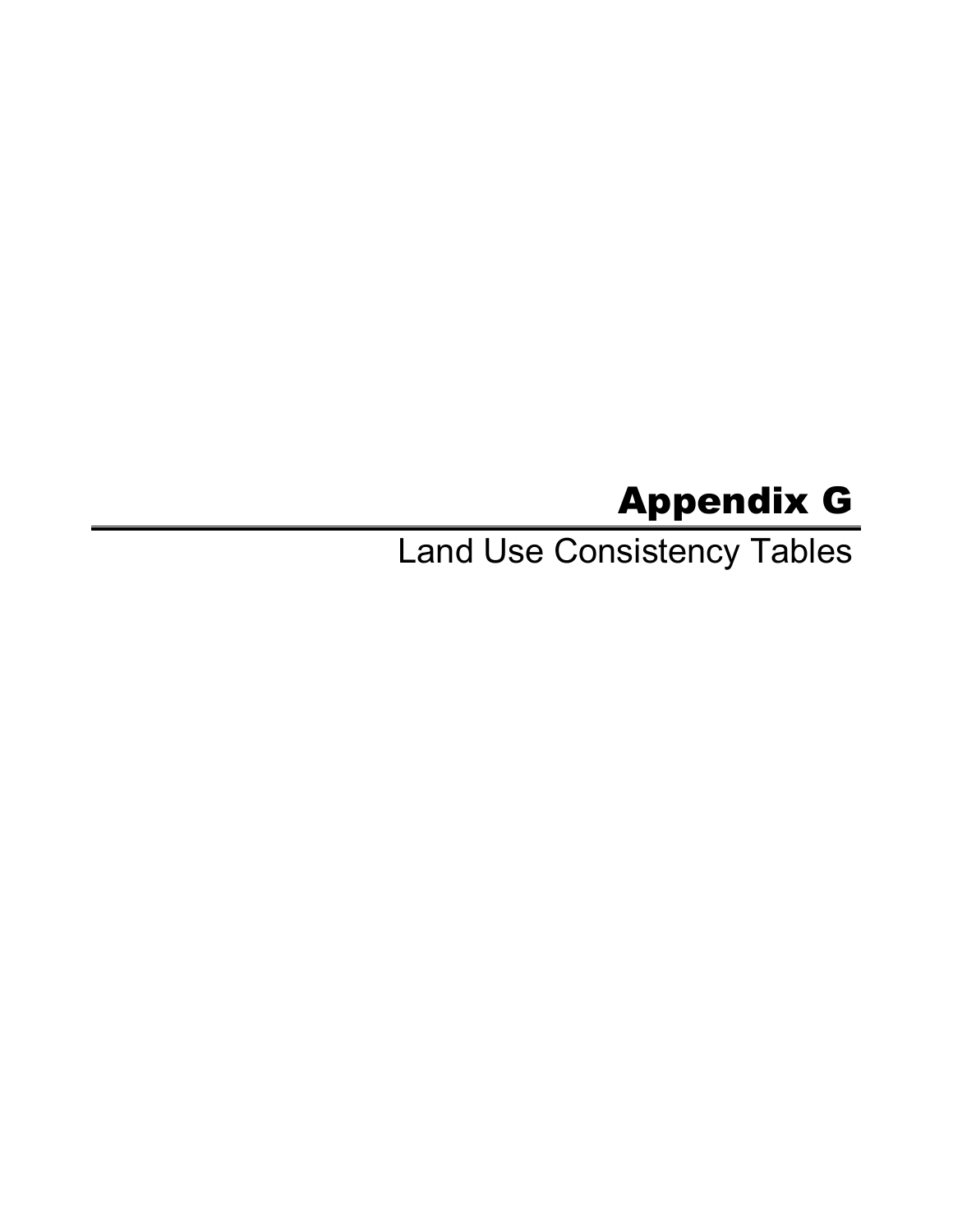# Appendix G Land Use Tables

|                                                                     | Table 1 |  |
|---------------------------------------------------------------------|---------|--|
| Applicable Goals, Objectives, and Policies of the Framework Element |         |  |

| <b>Goal/Objective/Policy</b>                                                                                                                                                                                                                                                                                                                                                                                                                                                                                                                                                                                                                                                                                                                                                                                             | <b>Would the Project Conflict?</b>                                                                                                                                                                                                                                                                                                                                                                                                                                                                                                                                                                                                                                                                                                                                                                                                                                                                                                                                                                                     |
|--------------------------------------------------------------------------------------------------------------------------------------------------------------------------------------------------------------------------------------------------------------------------------------------------------------------------------------------------------------------------------------------------------------------------------------------------------------------------------------------------------------------------------------------------------------------------------------------------------------------------------------------------------------------------------------------------------------------------------------------------------------------------------------------------------------------------|------------------------------------------------------------------------------------------------------------------------------------------------------------------------------------------------------------------------------------------------------------------------------------------------------------------------------------------------------------------------------------------------------------------------------------------------------------------------------------------------------------------------------------------------------------------------------------------------------------------------------------------------------------------------------------------------------------------------------------------------------------------------------------------------------------------------------------------------------------------------------------------------------------------------------------------------------------------------------------------------------------------------|
| <b>Land Use Chapter</b>                                                                                                                                                                                                                                                                                                                                                                                                                                                                                                                                                                                                                                                                                                                                                                                                  |                                                                                                                                                                                                                                                                                                                                                                                                                                                                                                                                                                                                                                                                                                                                                                                                                                                                                                                                                                                                                        |
| Policy 3.1.5:<br>Allow amendments to the<br>community plans and coastal plans to further<br>refine General Plan Framework Element land<br>use boundaries and categories to reflect local<br>conditions, parcel characteristics, existing land<br>uses, and public input. These changes shall<br>be allowed provided (a) that the basic<br>differentiation and relationships among land<br>use districts are maintained, (b) there is no<br>reduction in overall housing capacity, and (c)<br>additional environmental review is conducted<br>with<br>the<br>California<br>accordance<br>in.<br>Environmental Quality Act should the impacts<br>of the changes exceed<br>the<br>levels<br>οf<br>defined<br>modify<br>the<br>significance<br>and<br>conclusions of the Framework Element's<br>Environmental Impact Report. | No Conflict. The Project would require an amendment to<br>the Community Plan to change the land use designation<br>from Heavy Industrial to Regional Center Commercial.<br>With a mix of residential and commercial uses that reflect<br>existing and increasing uses in the Arts District, the Project<br>would maintain and reinforce the basic differentiation and<br>relationships among land use districts by not physically<br>dividing established communities. In addition, the Project<br>would not result in a reduction in housing capacity, which<br>would otherwise require the construction of replacement<br>housing elsewhere.<br>The<br>Project is<br>subject<br>to<br>environmental review in accordance with CEQA,<br>as<br>provided by this Draft EIR. Therefore, the Project would<br>not conflict with this policy.                                                                                                                                                                              |
| Policy 3.1.9: Assure that fair treatment of<br>people of all races, cultures, incomes, and<br>with<br>education<br>levels<br>respect<br>the<br>to<br>implementation<br>development,<br>and<br>enforcement<br>of<br>environmental<br>laws.<br>regulations, and policies, including affirmative<br>efforts to inform and involve environmental<br>especially<br>environmental<br>iustice<br>groups,<br>groups, in early planning stages through<br>notification and two-away communication.                                                                                                                                                                                                                                                                                                                                | No Conflict.<br>The Project is subject to environmental<br>review in accordance with CEQA, as provided by this Draft<br>EIR. The City prepared an Initial Study and circulated a<br>Notice of Preparation for public comment to the State<br>Clearinghouse, Office of Planning<br>and Research,<br>responsible agencies, and other interested parties on May<br>25, 2018, for a 30-day review period.<br>In addition, a<br>Scoping Meeting was held in an open house format on<br>June 14, 2018, from 5:00 P.M. to 7:00 P.M. The purpose of<br>the Scoping Meeting was to solicit public comments<br>regarding issues to be addressed in the Draft EIR. The<br>Scoping Meeting provided information regarding the<br>Project and the anticipated scope of analyses of the Draft<br>EIR. City staff, environmental consultants, and Project<br>representatives were available to answer questions<br>regarding the Project and the environmental analysis. As<br>such, the Project would not conflict with this policy. |
| Objective 3.2:<br>Provide for the spatial<br>distribution of development that promotes an<br>improved quality of life by facilitating<br>a<br>of vehicle trips, vehicle miles<br>reduction                                                                                                                                                                                                                                                                                                                                                                                                                                                                                                                                                                                                                               | No Conflict. The Project is located in an area well-served<br>by public transit and an HQTA as designated in the 2016-<br>2040 RTP/SCS. Multiple local and regional bus lines<br>providing connections to Downtown subway stations,<br>including Pershing Square and 7th Street/Metro Center,                                                                                                                                                                                                                                                                                                                                                                                                                                                                                                                                                                                                                                                                                                                          |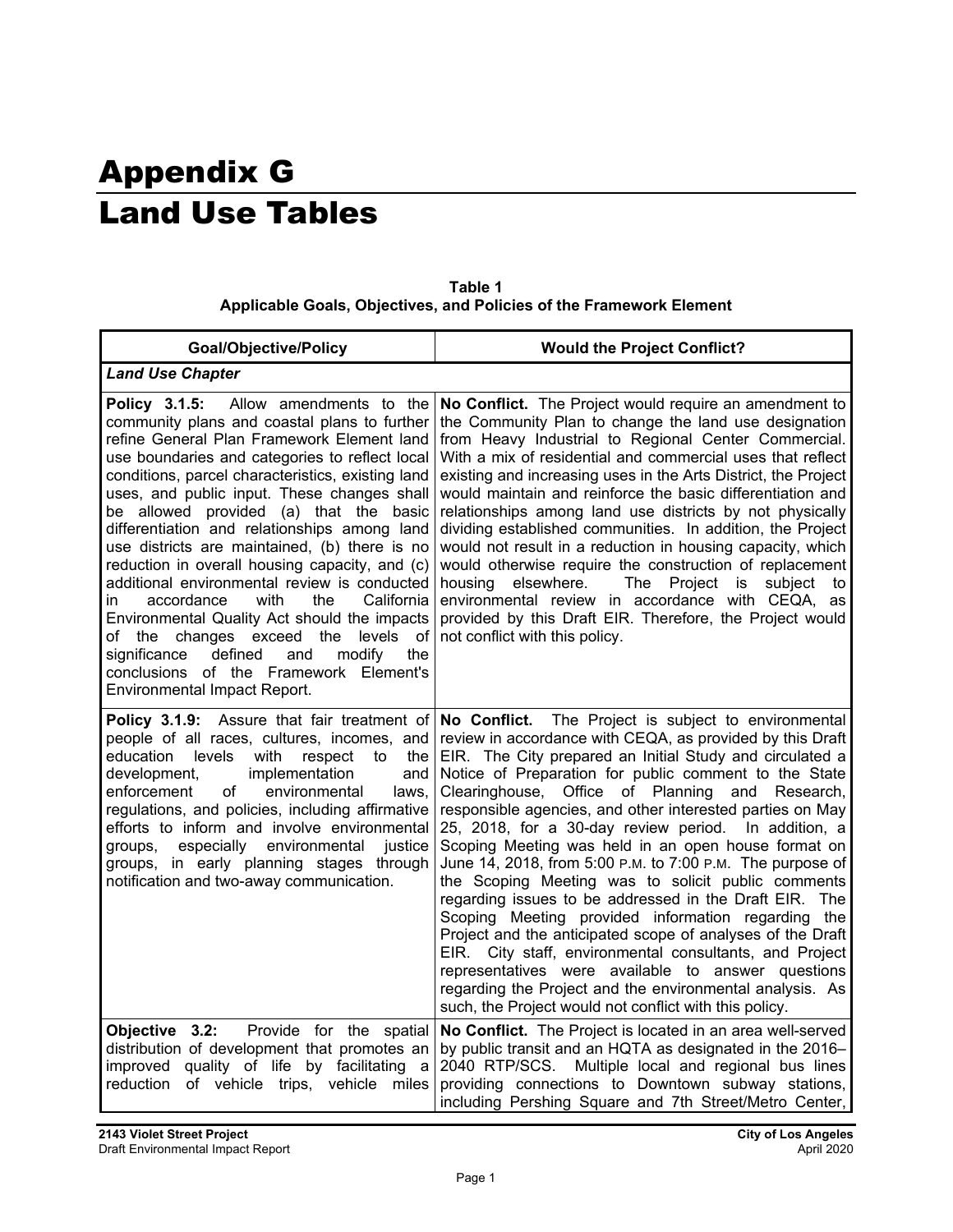| <b>Goal/Objective/Policy</b>                                                                                                                           | <b>Would the Project Conflict?</b>                                                                                                                                                                                                                                                                                                                                                                                                                                                                                                                                                                                                                                                                                                                                                                                                                                                                                                                                                                                                                                                                                                                                                                                                                                                                                                                                                                                                                        |
|--------------------------------------------------------------------------------------------------------------------------------------------------------|-----------------------------------------------------------------------------------------------------------------------------------------------------------------------------------------------------------------------------------------------------------------------------------------------------------------------------------------------------------------------------------------------------------------------------------------------------------------------------------------------------------------------------------------------------------------------------------------------------------------------------------------------------------------------------------------------------------------------------------------------------------------------------------------------------------------------------------------------------------------------------------------------------------------------------------------------------------------------------------------------------------------------------------------------------------------------------------------------------------------------------------------------------------------------------------------------------------------------------------------------------------------------------------------------------------------------------------------------------------------------------------------------------------------------------------------------------------|
| traveled, and air pollution.                                                                                                                           | operate in the vicinity of the Project Site. The closest bus<br>stop to the Project Site is the stop for Metro Local Line 60<br>at the corner of South Santa Fe Avenue and Violet Street.<br>Other nearby bus lines include Metro Local Line 18, which<br>provides service east/west from the City of Montebello to<br>the Wilshire Center area, and Metro Local Line 62, which<br>provides service from Downtown Los Angeles, east to<br>Santa Fe Springs, and south to Hawaiian Gardens.<br>Additionally, the Greyhound Bus Terminal is located<br>approximately 0.3 mile west of the Project Site on 7th<br>Street, which provides inter-city bus service to various<br>locations outside of the Los Angeles. Furthermore, the<br>level<br>commercial<br>uses, landscaping<br>ground<br>and<br>streetscape improvements (i.e., street trees and planters<br>along Violet Street), as well as the extensive paseo system<br>that runs through the Project Site and connects to East 7th<br>Place, Violet Street, and the abutting alley would promote<br>walkability in the vicinity of the Project Site. Therefore, the<br>Project would provide opportunities for the use of<br>alternative modes of transportation, including access to<br>public transit and opportunities for walking and biking,<br>thereby promoting an improved quality of life and<br>facilitating a reduction in vehicle trips, vehicle miles<br>traveled, and air pollution. |
| Policy 3.2.3: Provide for the development of<br>land use patterns that emphasize pedestrian/<br>bicycle access<br>and use in appropriate<br>locations. | No conflict. See Objective 3.2. The Project would also<br>provide 257 bicycle parking spaces (47 short-term and 210<br>long-term) as required by the LAMC, further reducing any<br>conflict with this policy.                                                                                                                                                                                                                                                                                                                                                                                                                                                                                                                                                                                                                                                                                                                                                                                                                                                                                                                                                                                                                                                                                                                                                                                                                                             |
| Policy 3.8.4: Enhance pedestrian activity by<br>the design and siting of structures.                                                                   | No Conflict.<br>The Project would enhance pedestrian<br>activity by creating more pedestrian-scaled Project<br>frontages along East 7th Place and Violet Street.<br>Commercial uses and storefronts would be placed at<br>ground level and new landscaping and streetscape<br>improvements would be installed around the Project Site.<br>Streetscape amenities provided by the Project would<br>include street trees and landscaped planters along Violet<br>The Project would also provide pedestrian<br>Street.<br>connections from the street through site via publicly<br>accessible paseo to within the Project Site that would<br>feature a variety of pedestrian amenities. Promotion of<br>pedestrian activity would serve to reduce VMT.                                                                                                                                                                                                                                                                                                                                                                                                                                                                                                                                                                                                                                                                                                        |
| Policy 3.10.4: Provide for the development of<br>public streetscape<br>improvements,<br>where<br>appropriate.                                          | No Conflict. As discussed in Policy 3.8.4, the Project<br>would install street trees and landscaped planters along<br>Violet Street. In addition, all new street and pedestrian<br>lighting within the public right-of-way would comply with<br>applicable City regulations and would be approved by the<br>Bureau of Street Lighting in order to maintain appropriate<br>and safe lighting levels on both sidewalks and roadways,<br>while minimizing light and glare on adjacent properties.                                                                                                                                                                                                                                                                                                                                                                                                                                                                                                                                                                                                                                                                                                                                                                                                                                                                                                                                                            |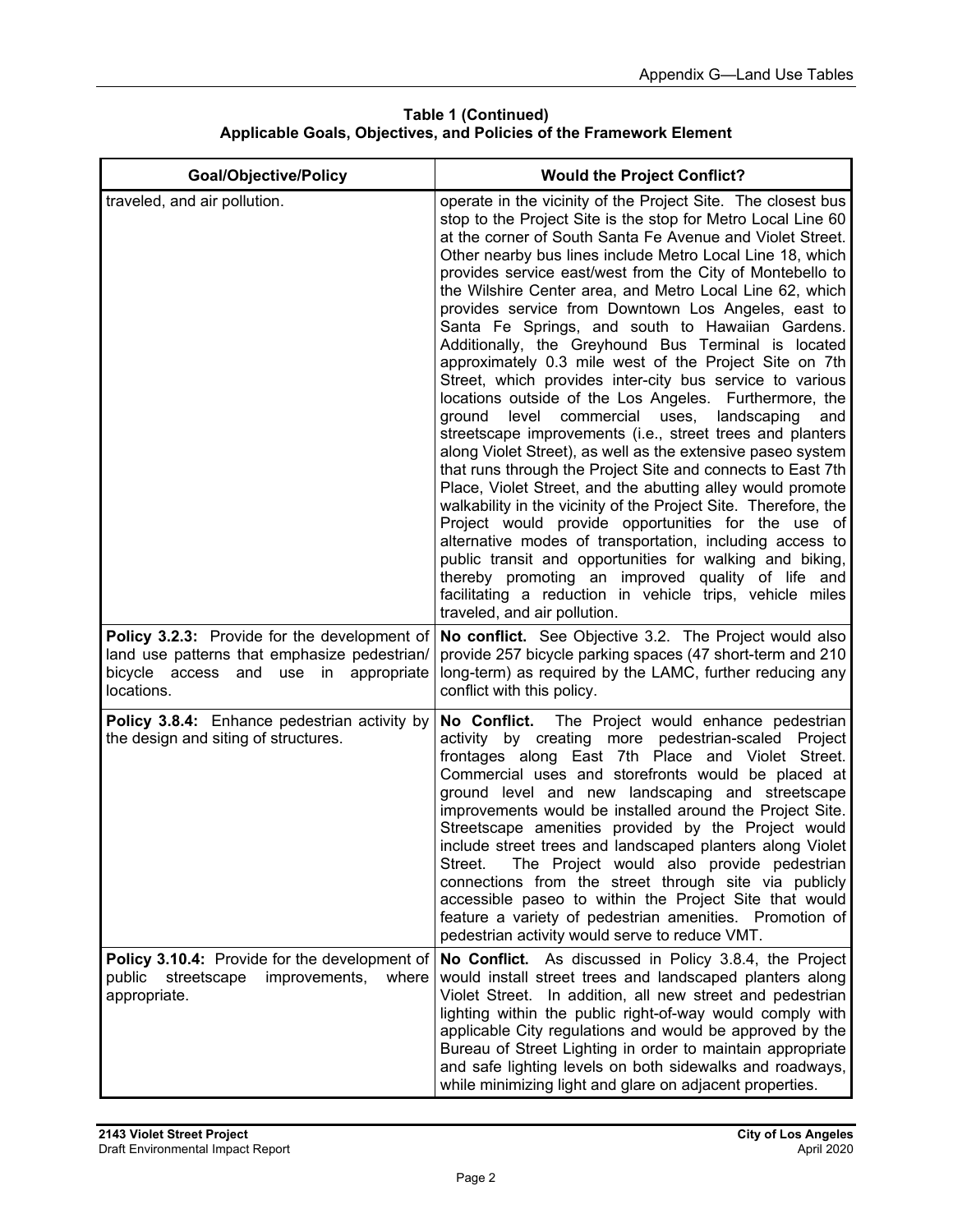| <b>Goal/Objective/Policy</b>                                                                                                                                                                                                                                                   | <b>Would the Project Conflict?</b>                                                                                                                                                                                                                                                                                                                                                                                                             |
|--------------------------------------------------------------------------------------------------------------------------------------------------------------------------------------------------------------------------------------------------------------------------------|------------------------------------------------------------------------------------------------------------------------------------------------------------------------------------------------------------------------------------------------------------------------------------------------------------------------------------------------------------------------------------------------------------------------------------------------|
| Policy 3.10.5: Support the development of<br>small parks incorporating pedestrian-oriented<br>plazas, benches, other streetscape amenities<br>and, where appropriate, landscaped play<br>areas.                                                                                | No Conflict.<br>The Project proposes a ground-level<br>pedestrian paseo with art exhibition spaces, landscaping,<br>and various gathering and seating areas, that would<br>connect the existing commercial, office, and residential<br>uses to the new buildings and provide pedestrian access<br>to each of the Project's street frontages, as well as to the<br>abutting alley.                                                              |
| Policy 3.14.6:<br>Consider the potential re-<br>designation of marginal industrial lands for<br>alternative uses by amending the community<br>plans based on the following criteria:<br>a. Where it can be demonstrated that the<br>existing parcelization precludes effective | No Conflict. This is an economic development policy that<br>was not specifically adopted for the purpose of avoiding or<br>mitigating an environmental effect. Therefore, the following<br>is for informational purposes only. The Project is proposing<br>re-designation of industrial lands. However, the Project Site<br>currently contains only a small amount of warehouse/<br>industrial uses (2,109 square of existing warehouse uses.) |
| use for industrial or supporting functions<br>and where there is no available method to<br>assemble parcels into a unified site that<br>will support viable industrial development;                                                                                            | Moreover, development of the Project would not result in a<br>fragmented pattern of development because it would not<br>physically divide an established community. Specifically, the                                                                                                                                                                                                                                                          |
| b. Where the size and/or the configuration of<br>assembled parcels are insufficient to<br>industrial<br>accommodate<br>viable<br>development;                                                                                                                                  | surrounding area is developed with a mix of light industrial,<br>commercial, and residential uses. Nearby uses include Blu<br>Leaf Clothing store, restaurants (Bestia, Sprout LA), the<br>Cartifact corporate offices, and the 2121 Lofts to the north; a<br>recycling center (Excel Metals) and a distribution facility                                                                                                                      |
| c. Where the size, use, and/or configuration<br>of the industrial parcels adversely impact<br>adjacent residential neighborhoods;                                                                                                                                              | (Manuel's Produce) to the south; Stumptown Coffee<br>Roasters, Ruffworld Recording Studio, Alphacast Foundry,<br>and other office uses to the west; and rail lines and the Los                                                                                                                                                                                                                                                                 |
| d. Where<br>available<br>infrastructure<br>is<br>and<br>improvements<br>inadequate<br>are<br>economically infeasible to support<br>the<br>needs of industrial uses;                                                                                                            | Angeles River to the east. Other uses in the Project vicinity<br>include creative loft spaces (Toy Factory Lofts and the<br>Biscuit Company Lofts) located north of the Project Site<br>along Mateo Street, the Ford Factory building across South                                                                                                                                                                                             |
| e. Where the conversion of industrial lands<br>to an alternative use will not create a<br>fragmented pattern of development and<br>reduce the integrity and viability<br>of<br>existing industrial areas;                                                                      | Santa Fe Avenue, and the Hyperloop One headquarters<br>along Bay Street. Development of the Project would<br>reinforce current mixed-use development trends and would<br>not result in a fragmented pattern of development.<br>Moreover, the Project Site represents only approximately 0.2                                                                                                                                                    |
| Where the conversion of industrial lands<br>f.<br>to an alternative use will not result in an<br>adverse impact on adjacent residential<br>neighborhoods, commercial districts, or<br>other land uses;                                                                         | percent of the industrially zoned land in the Central City<br>North Community Plan area. In addition, the site is currently<br>underutilized (the FAR of the seven buildings on-site is<br>approximately .66 to 1, which is less than 45 percent of the<br>1.5 to 1 FAR permitted under the current zoning). Further,                                                                                                                          |
| g. Where it can be demonstrated that the<br>reduction of industrial lands will not<br>adversely impact the City's ability to<br>accommodate sufficient industrial uses to<br>provide jobs for the City's residents or<br>incur adverse fiscal impacts; and/or                  | the Project would result in 961 new jobs on-site and would<br>generate substantial ongoing revenue to the City in the form<br>of sales and business license taxes. Therefore, the Project<br>would not adversely impact the City's ability to<br>accommodate sufficient industrial uses to provide jobs for<br>the City's residents or cause the City to incur adverse                                                                         |
| h. Where existing industrial uses constitute a<br>hazard to adjacent residential or natural<br>areas.                                                                                                                                                                          | fiscal impacts. Therefore, the Project would not conflict with<br>this policy.                                                                                                                                                                                                                                                                                                                                                                 |
| <b>Objective 3.18:</b> Provide for the stability and<br>enhancement of multi-family residential,                                                                                                                                                                               | No Conflict.<br>As discussed in Section IV.G.1, Public<br>Section IV.G.2,<br>Services-Fire<br>Protection;<br>Public                                                                                                                                                                                                                                                                                                                            |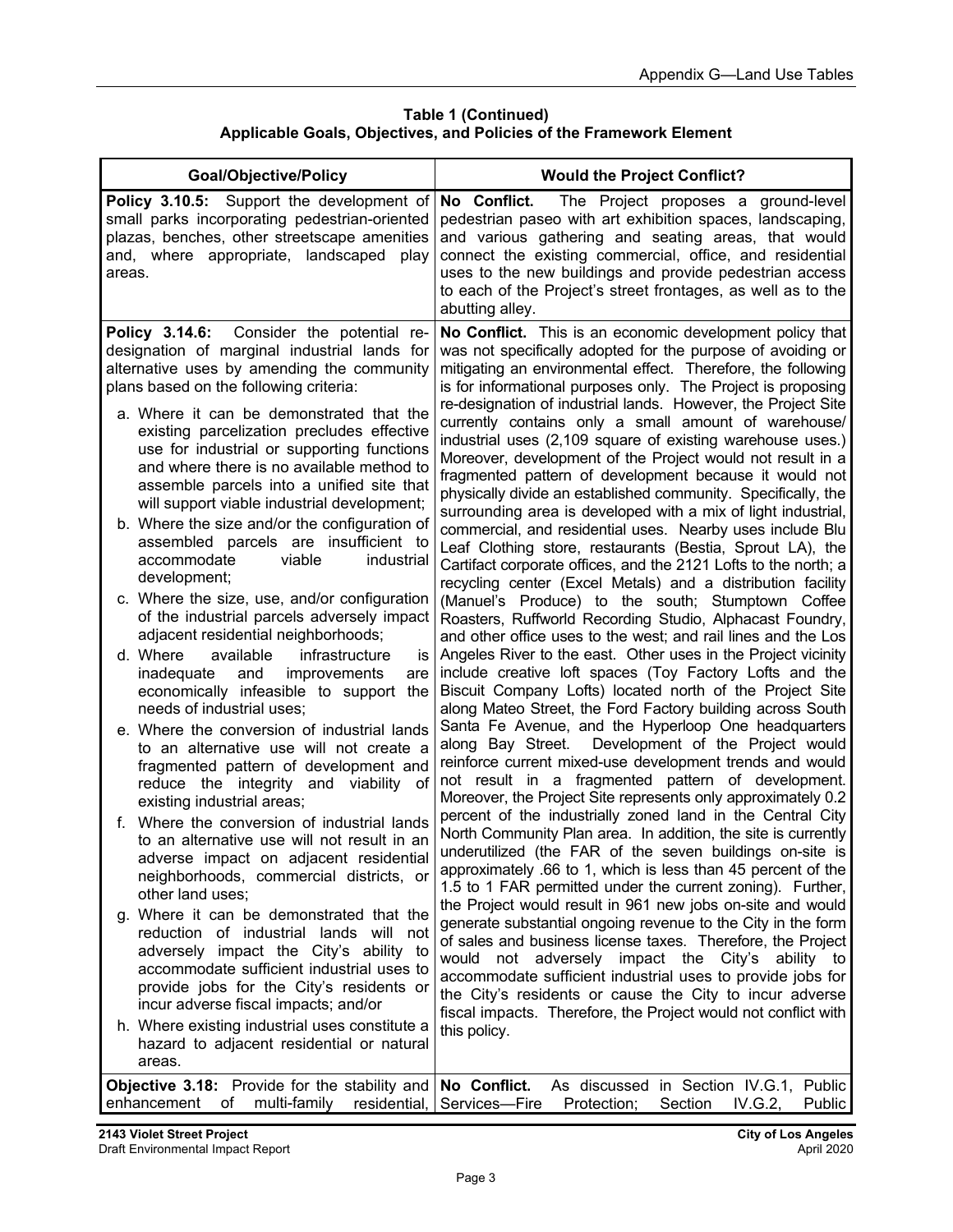| <b>Goal/Objective/Policy</b>                                                                                                                                                                                                                                                                                                                                                                                                                                                       | <b>Would the Project Conflict?</b>                                                                                                                                                                                                                                                                                                                                                                                                                                                                                                                                                                                          |
|------------------------------------------------------------------------------------------------------------------------------------------------------------------------------------------------------------------------------------------------------------------------------------------------------------------------------------------------------------------------------------------------------------------------------------------------------------------------------------|-----------------------------------------------------------------------------------------------------------------------------------------------------------------------------------------------------------------------------------------------------------------------------------------------------------------------------------------------------------------------------------------------------------------------------------------------------------------------------------------------------------------------------------------------------------------------------------------------------------------------------|
| mixed-use, and/or commercial areas of the<br>City and direct growth to areas where<br>sufficient public infrastructure and services<br>exist.                                                                                                                                                                                                                                                                                                                                      | Services---Police Protection; Section IV.G.3, Schools;<br>Section IV.G.4, Public Services-Parks and Recreation;<br>Section IV.G.5, Public Services-Libraries; Section IV.J.1,<br>Water Supply and Infrastructure; Section IV.J.2, Utilities<br>and Service Systems-Wastewater; and Section IV.J.3,<br>Utilities and Service Systems-Energy Infrastructure, of<br>this Draft EIR; and the Initial Study included in Appendix A<br>of this Draft EIR, agencies providing public services and<br>utilities to the Project Site would have capacity to serve the<br>Project.                                                    |
| <b>Housing Chapter</b>                                                                                                                                                                                                                                                                                                                                                                                                                                                             |                                                                                                                                                                                                                                                                                                                                                                                                                                                                                                                                                                                                                             |
| Policy 4.1.9:<br>Whenever possible, assure<br>adequate health-based buffer zones between<br>new residential and emitting industries.                                                                                                                                                                                                                                                                                                                                               | No Conflict. As discussed in Section IV.A, Air Quality, of<br>this Draft EIR, no major sources of toxic air contaminants<br>(TACs) are located within a quarter mile of the Project Site.<br>A Metro rail yard is also located within 1 mile of the Project<br>Site, which is the recommended buffer distance by the<br>California Air Resources Board (CARB).<br>However,<br>sources of TAC emissions from the Metro rail yard would<br>be minimal as trains at this yard are powered by electric<br>propulsion and would not generate emissions on-site.                                                                  |
| <b>Objective 4.2:</b> Encourage the location of new<br>multi-family housing development to occur in<br>proximity to transit stations, along some transit<br>corridors, and within some high activity areas<br>with adequate transitions and buffers between<br>higher-density developments and surrounding<br>lower-density residential neighborhoods.                                                                                                                             | No Conflict. The Project would develop up to 347 new<br>live/work units on the Project Site. As discussed in<br>Objective 3.2 above, multiple local and regional bus lines<br>that connect to Downtown subway stations, including<br>Pershing Square and 7th Street/Metro Center, operate in<br>the vicinity of the Project Site. In addition, the Greyhound<br>Bus Terminal, which provides inter-city bus service to<br>various locations outside of the Los Angeles, is located<br>approximately 0.3 mile west of the Project Site on 7th<br>Street. The provision of housing near transit would serve<br>to reduce VMT. |
| <b>Open Space and Conservation Chapter</b>                                                                                                                                                                                                                                                                                                                                                                                                                                         |                                                                                                                                                                                                                                                                                                                                                                                                                                                                                                                                                                                                                             |
| Policy 6.4.7: Consider as part of the City's<br>open space inventory of pedestrian streets,<br>community gardens, shared school playfields,<br>and privately owned commercial open spaces<br>that are accessible to the public, even though<br>such elements fall outside the conventional<br>definitions of "open space." This will help<br>address the<br>open<br>space<br>and<br>outdoor<br>recreation needs of communities that are<br>currently deficient in these resources. | No Conflict. The Project would support this City policy by<br>providing a publicly-accessible pedestrian paseo that<br>would connect to East 7th Street and Violet Street. This<br>extensive paseo system would include landscaped<br>planters, various gathering spaces and seating areas, and<br>art exhibition spaces.                                                                                                                                                                                                                                                                                                   |
| Policy 6.4.8:<br>Maximize the use of existing<br>public<br>the<br>open<br>space<br>resources<br>at<br>neighborhood<br>scale<br>seek<br>and<br>new<br>opportunities for private development<br>to<br>enhance the open space resources of the<br>neighborhoods.<br>b. Encourage the improvement of open                                                                                                                                                                              | No Conflict. The Project would include a variety of open<br>space and recreational amenities for residents and visitors.<br>On the ground floor, the Project would provide a publicly<br>accessible pedestrian paseo with art exhibition spaces,<br>landscaped planters, and various gathering and seating<br>Other open space and recreational amenities<br>areas.<br>would include residential indoor common amenity spaces                                                                                                                                                                                               |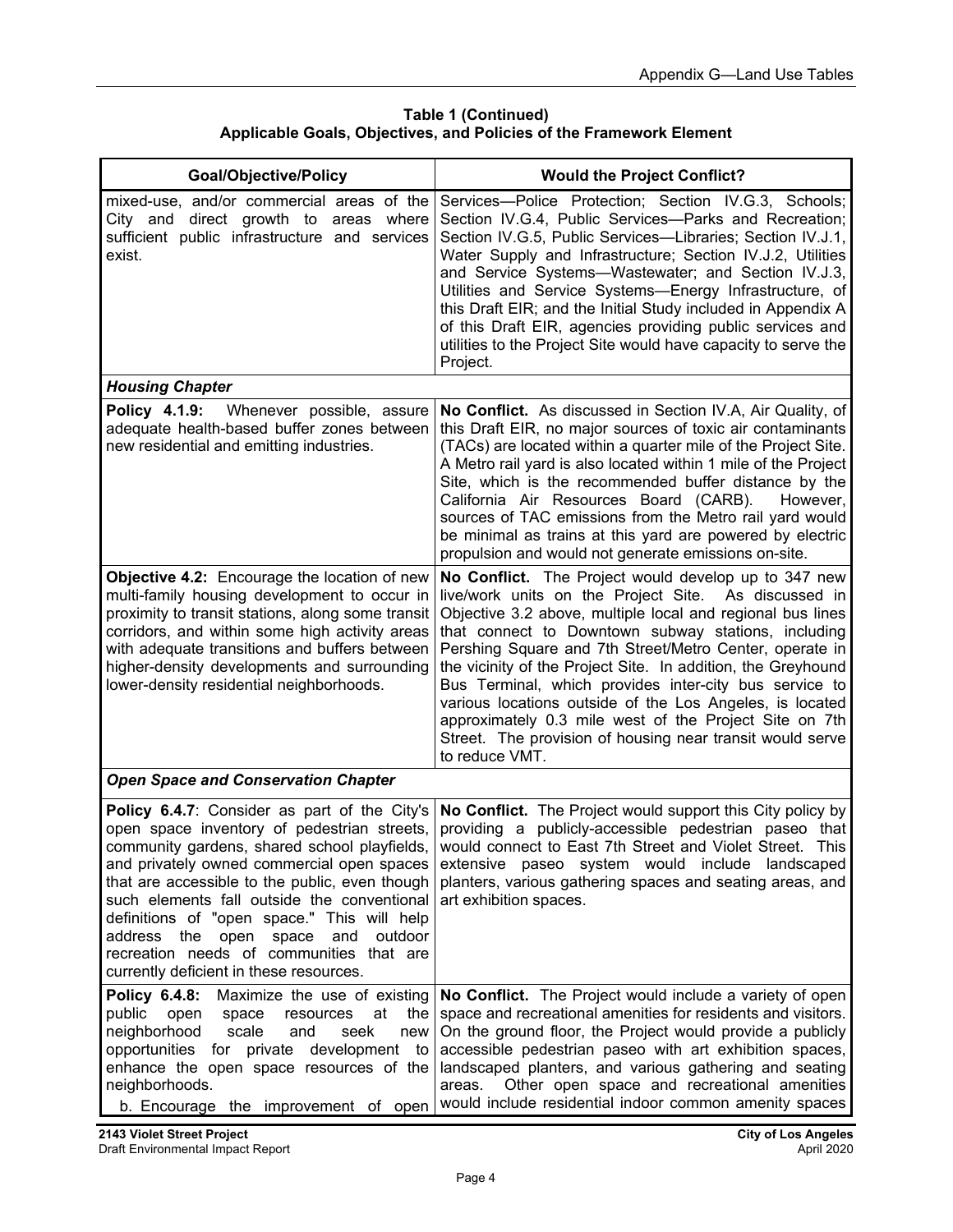| <b>Goal/Objective/Policy</b>                                                                                                                                                                                                                                                                                                | <b>Would the Project Conflict?</b>                                                                                                                                                                                                                                                                                                                                                                                                                                                                                                                                                                                                                                                                                                                                                                                                                                                                                                                                                                                                                                                                                                                                                                            |
|-----------------------------------------------------------------------------------------------------------------------------------------------------------------------------------------------------------------------------------------------------------------------------------------------------------------------------|---------------------------------------------------------------------------------------------------------------------------------------------------------------------------------------------------------------------------------------------------------------------------------------------------------------------------------------------------------------------------------------------------------------------------------------------------------------------------------------------------------------------------------------------------------------------------------------------------------------------------------------------------------------------------------------------------------------------------------------------------------------------------------------------------------------------------------------------------------------------------------------------------------------------------------------------------------------------------------------------------------------------------------------------------------------------------------------------------------------------------------------------------------------------------------------------------------------|
| public<br>both<br>and<br>private<br>on<br>space,<br>property, as opportunities arise. Such<br>places may include the dedication of<br>"unbuildable" areas or sites that may<br>serve as green space, or pathways and<br>connections that may be improved to<br>serve as neighborhood landscape and<br>recreation amenities. | on Level 9 of the residential tower and on Level 8 of the<br>office building, and outdoor amenities for both residents<br>and office tenants on Levels 4 and 8 of the office building.<br>The outdoor amenities on Level 4 of the office building<br>would be comprised of seating areas, an outdoor kitchen,<br>and a fire pit, and Level 8 of the office building would<br>include a swimming pool, lounge areas with fire pits and<br>BBQs, and a variety of other landscaped and programmed<br>open spaces. In addition, private residential balconies<br>would be dispersed throughout the residential tower.<br>Overall, the Project would provide approximately 71,719<br>square feet of open space, which exceeds the open space<br>requirements set forth by LAMC Section 12.21 G.                                                                                                                                                                                                                                                                                                                                                                                                                   |
| <b>Economic Development Chapter</b>                                                                                                                                                                                                                                                                                         |                                                                                                                                                                                                                                                                                                                                                                                                                                                                                                                                                                                                                                                                                                                                                                                                                                                                                                                                                                                                                                                                                                                                                                                                               |
| <b>Goal 7B:</b> A City with land appropriately and<br>sufficiently designated to sustain a robust<br>commercial and industrial base.                                                                                                                                                                                        | No Conflict. This is an economic development goal that<br>was not specifically adopted for the purpose of avoiding or<br>mitigating an environmental effect. Therefore, the following<br>is for informational purposes only. The Project would<br>develop approximately 187,374 square feet of new office<br>space and 21,858 square feet of new retail/restaurant floor<br>area. In addition, the Project would retain approximately<br>6,983 square feet of office uses, 25,739 square feet of retail/<br>restaurant uses, and 2,109 square feet of warehouse uses<br>that currently occupy the existing buildings on the Project<br>Site. In addition, the work space in the live/work units would<br>support artists and small businesses. The Project would<br>result in 961 new jobs on-site and would generate ongoing<br>revenues to the City in the form of sales and business<br>license taxes. In addition, the Project Site represents only<br>approximately 0.2 percent of the industrially zoned land in<br>the Central City North Community Plan area. Therefore,<br>adequate land would remain for a robust industrial base, and<br>the Project would contribute to a robust commercial base. |
| Objective 7.2:<br>Establish a balance of land<br>uses that provides for commercial<br>and<br>industrial development which meets the needs<br>of local residents, sustains economic growth,<br>and assures maximum feasible environmental<br>quality.                                                                        | No Conflict. The Project would develop approximately<br>187,374 square feet of new office space and 21,858<br>square feet of new retail/restaurant floor area. In addition,<br>the Project would retain approximately 6,983 square feet<br>of office uses, 25,739 square feet of retail/restaurant uses,<br>and 2,109 square feet of warehouse uses that currently<br>occupy the existing buildings on the Project Site. As such,<br>the Project would support this objective by providing and<br>retaining uses to sustain the employment base of the<br>Community Plan area, help meet employment needs of<br>local residents, and foster continued economic investment.<br>In addition, the Project Site would have convenient access<br>to public transit and opportunities for walking and biking,<br>thereby facilitating a reduction in vehicle trips, VMT, and<br>air pollution to ensure maximum feasible environmental<br>quality.                                                                                                                                                                                                                                                                  |
| Policy 7.2.3: Encourage new commercial                                                                                                                                                                                                                                                                                      | No Conflict.<br>The Project would develop approximately                                                                                                                                                                                                                                                                                                                                                                                                                                                                                                                                                                                                                                                                                                                                                                                                                                                                                                                                                                                                                                                                                                                                                       |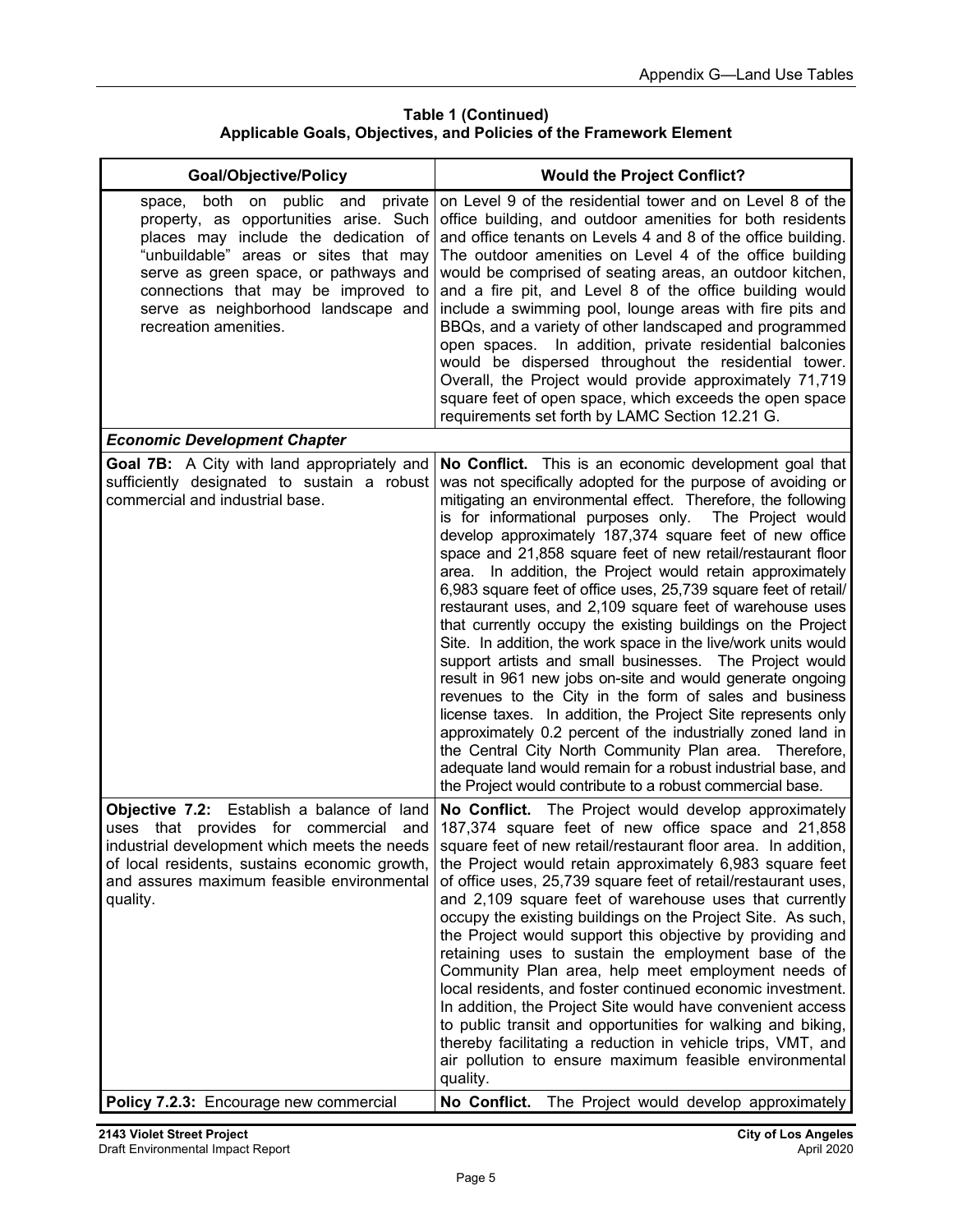| Table 1 (Continued)                                                 |
|---------------------------------------------------------------------|
| Applicable Goals, Objectives, and Policies of the Framework Element |

| <b>Goal/Objective/Policy</b>                                                                                                                                                                                                                                                         | <b>Would the Project Conflict?</b>                                                                                                                                                                                                                                                                                                                                                                                                                                                                                                                                                                                                                                                                                                                                                                                                                                                                                                                                                                                                                                                                                                                                                                                                                                                                                                                                                                                                                                                                                                                                                                      |
|--------------------------------------------------------------------------------------------------------------------------------------------------------------------------------------------------------------------------------------------------------------------------------------|---------------------------------------------------------------------------------------------------------------------------------------------------------------------------------------------------------------------------------------------------------------------------------------------------------------------------------------------------------------------------------------------------------------------------------------------------------------------------------------------------------------------------------------------------------------------------------------------------------------------------------------------------------------------------------------------------------------------------------------------------------------------------------------------------------------------------------------------------------------------------------------------------------------------------------------------------------------------------------------------------------------------------------------------------------------------------------------------------------------------------------------------------------------------------------------------------------------------------------------------------------------------------------------------------------------------------------------------------------------------------------------------------------------------------------------------------------------------------------------------------------------------------------------------------------------------------------------------------------|
| development in proximity to rail and bus transit<br>corridors and stations.                                                                                                                                                                                                          | 187,374 square feet of new office space and 21,858<br>square feet of new retail/restaurant floor area in an area<br>well-served by public transit. As discussed in Objective<br>3.2 above, the Project is served by multiple local and<br>regional Metro bus lines, and the Greyhound Bus Terminal<br>is located approximately 0.3 mile west of the Project Site<br>on 7th Street. The Project's proximity to transit would<br>serve to reduce VMT.                                                                                                                                                                                                                                                                                                                                                                                                                                                                                                                                                                                                                                                                                                                                                                                                                                                                                                                                                                                                                                                                                                                                                     |
| 7.2.8.<br>Retain<br>the<br><b>Policy</b><br>current<br>industrial<br>manufacturing<br>land<br>and<br>use<br>designations, consistent with other Framework<br>Element<br>policies,<br>provide<br>adequate<br>to<br>quantities of land for emerging<br>industrial<br>sectors.          | No Conflict. This is an economic development policy that<br>was not specifically adopted for the purpose of avoiding or<br>mitigating an environmental effect. Therefore, the following<br>is for informational purposes only. The Project Site currently<br>developed primarily with live/work, office and commercial<br>uses, and the 2,109 square feet of existing warehouse uses<br>would be retained. Therefore, the Project would not displace<br>any industrial uses. Moreover, the Project Site represents<br>only approximately 0.2 percent of the industrially zoned land<br>in the Central City North Community Plan area. Therefore,<br>adequate land would remain for emerging industrial sector.<br>In addition, the Project's creative office space would be<br>designed to accommodate and would support the emerging<br>media and entertainment industry in the area, as is<br>evidenced by Warner Music's recent relocation to 7th Street<br>and Santa Fe. Further, the site is currently underutilized (the<br>FAR of the existing buildings is approximately .66 to 1, which<br>is less than 45 percent of the 1.5 to 1 FAR permitted under<br>the current zoning), and the Project would result in 961 new<br>jobs on-site and would generate substantial ongoing<br>revenues to the City in the form of sales and business<br>license taxes. This meets the intent of this policy. Moreover,<br>this policy must be considered in light of Policy 3.14.6. As<br>discussed above, the Project would meet the criteria for<br>changing the current industrial land use designation. |
| Policy 7.2.9.<br>Limit the redesignation of<br>existing industrial land to other land uses<br>except in cases where such redesignation<br>serves to mitigate existing land use conflicts,<br>and where it meets the criteria spelled out in<br>Policy 3.14.6 of Chapter 3: Land Use. | No Conflict. This is an economic development policy that<br>was not specifically adopted for the purpose of avoiding or<br>mitigating an environmental effect. Therefore, the following<br>is for informational purposes only. As discussed above, the<br>Project would meet the criteria spelled out in Policy 3.14.6<br>for changing the Project Site's current industrial land use<br>designation.                                                                                                                                                                                                                                                                                                                                                                                                                                                                                                                                                                                                                                                                                                                                                                                                                                                                                                                                                                                                                                                                                                                                                                                                   |
| <b>Infrastructure and Public Services Chapter</b>                                                                                                                                                                                                                                    |                                                                                                                                                                                                                                                                                                                                                                                                                                                                                                                                                                                                                                                                                                                                                                                                                                                                                                                                                                                                                                                                                                                                                                                                                                                                                                                                                                                                                                                                                                                                                                                                         |
| Goal 9A: Adequate wastewater collection and<br>treatment capacity for the City and in basins<br>tributary to City-owned wastewater treatment<br>facilities.                                                                                                                          | No Conflict. While this is a citywide goal, as described in<br>the Section IV.K.2, Utilities and Service Systems-<br>Wastewater, of this Draft EIR, wastewater generated during<br>Project operation would be discharged to the existing 8-inch<br>sewer line in East 7th Place, which would connect to a<br>network of sewer lines and ultimately convey the Project's<br>wastewater flows to the Hyperion Water Reclamation Plant<br>(HWRP) for treatment.<br>The HWRP has a remaining<br>available capacity of 175 million gallons per day (mgd) and                                                                                                                                                                                                                                                                                                                                                                                                                                                                                                                                                                                                                                                                                                                                                                                                                                                                                                                                                                                                                                                 |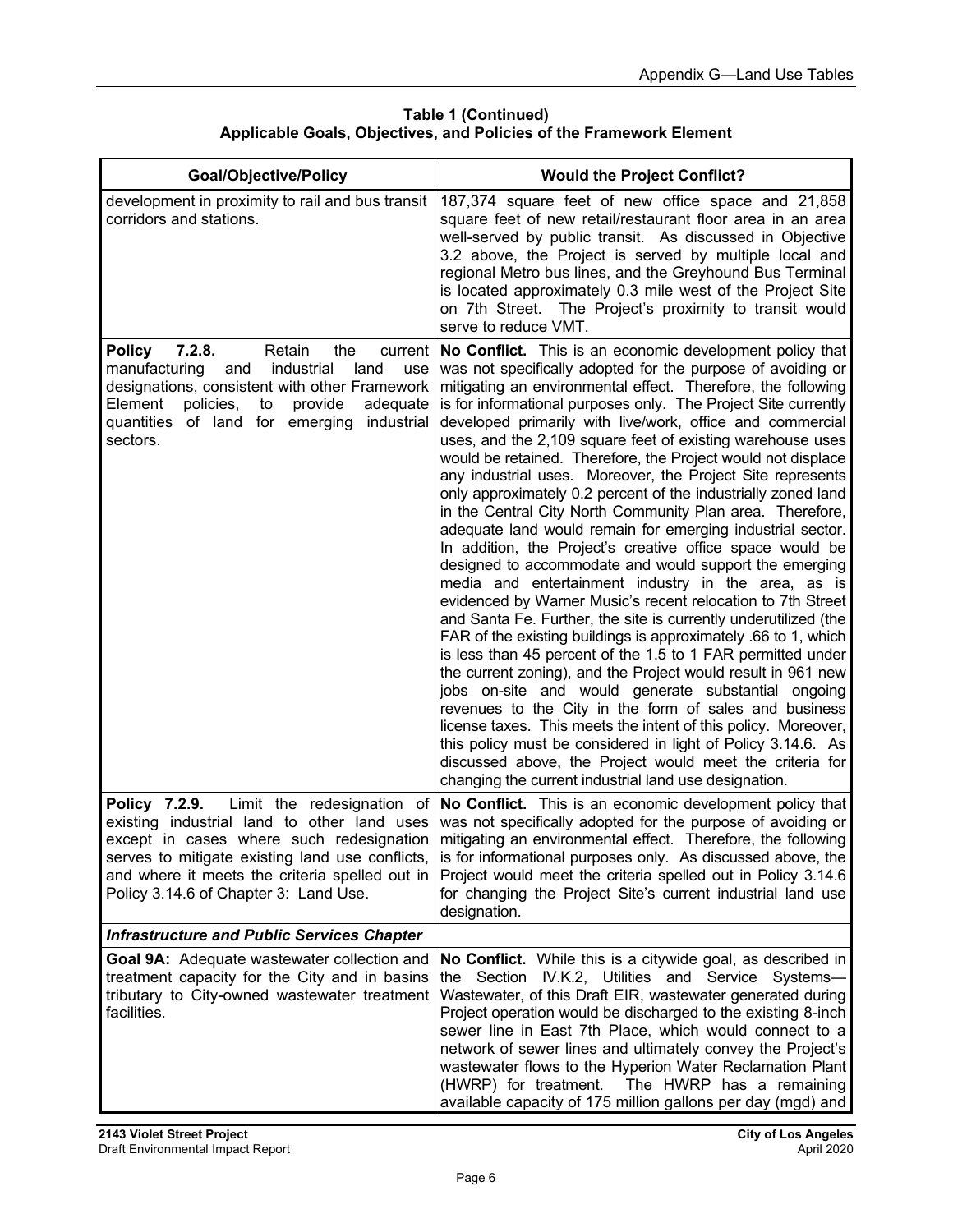| <b>Goal/Objective/Policy</b>                                                                                                                                                                                                                                                                                                                                                                                                                                     | <b>Would the Project Conflict?</b>                                                                                                                                                                                                                                                                                                                                                                                                                                                                                                                                                                                                                                                                                                                                                                                                                                                                                                                                                 |
|------------------------------------------------------------------------------------------------------------------------------------------------------------------------------------------------------------------------------------------------------------------------------------------------------------------------------------------------------------------------------------------------------------------------------------------------------------------|------------------------------------------------------------------------------------------------------------------------------------------------------------------------------------------------------------------------------------------------------------------------------------------------------------------------------------------------------------------------------------------------------------------------------------------------------------------------------------------------------------------------------------------------------------------------------------------------------------------------------------------------------------------------------------------------------------------------------------------------------------------------------------------------------------------------------------------------------------------------------------------------------------------------------------------------------------------------------------|
|                                                                                                                                                                                                                                                                                                                                                                                                                                                                  | the 8-inch sewer line has a capacity of 0.71 cubic feet per<br>second or 458,595 gallons per day (gpd). The Project's<br>net increase in wastewater generation is approximately<br>100,940 gpd, which represents approximately 0.06 percent<br>of the HWRP's remaining available capacity and<br>approximately 22 percent of the 8-inch sewer line's<br>capacity.<br>Therefore, there is adequate wastewater<br>collection and treatment capacity to service the Project.                                                                                                                                                                                                                                                                                                                                                                                                                                                                                                          |
| Policy 9.3.1:<br>Reduce<br>the<br>amount<br>of<br>hazardous substances and the total amount of<br>flow entering the wastewater system.                                                                                                                                                                                                                                                                                                                           | No Conflict. The wastewater generated by the Project<br>would be typical of commercial, office, and residential uses,<br>and would not include industrial discharge containing<br>hazardous substances. In addition, as discussed in Section<br>IV.K.1, Utilities and Service Systems-Water Supply and<br>Infrastructure,<br>would<br>include<br>the<br>Project<br>water<br>conservation features to reduce water usage. Accordingly,<br>the total amount of wastewater flow from the Project Site<br>would also be reduced.                                                                                                                                                                                                                                                                                                                                                                                                                                                       |
| <b>Objective 9.6:</b> Pursue effective and efficient<br>approaches to reducing stormwater runoff and<br>protecting water quality.                                                                                                                                                                                                                                                                                                                                | No Conflict. As discussed below in Policy 5.5 of Mobility<br>Plan 2035, the Project would implement BMPs to minimize<br>the discharge of pollutants in stormwater runoff during<br>construction.<br>During operation, the Project would<br>implement either a capture and use system, or biofiltration<br>planters for managing stormwater runoff in accordance<br>with the current City of Los Angeles LID Ordinance<br>requirements.                                                                                                                                                                                                                                                                                                                                                                                                                                                                                                                                             |
| Objective 9.10: Ensure that water supply,<br>storage, and delivery systems are adequate to<br>support planned development.                                                                                                                                                                                                                                                                                                                                       | No Conflict. As evaluated in Section IV.K.1, Utilities and<br>Service Systems-Water Supply and Infrastructure, of this<br>Draft EIR, based on the Water Supply Assessment (WSA)<br>prepared for the Project, LADWP would be able to meet<br>the water demand of the Project as well as the existing<br>and planned future water demands of its service area.<br>The Project would also implement Project Design Feature<br>WAT-PDF-1 to reduce water demand in addition to those<br>measures required by the City's current codes and<br>Specifically, Project Design Feature WAT-<br>ordinances.<br>PDF-1 commits the Project to providing high-efficiency<br>toilets, low-flow shower heads, domestic water heating<br>located in close proximity to the point(s) of use, and water<br>efficient landscaping and irrigation.<br>Furthermore, the<br>Project would not exceed the available capacity within the<br>distribution infrastructure that would serve the Project Site. |
| Goal 9P:<br>Appropriate lighting required to:<br>(1) provide for nighttime vision, visibility, and<br>safety needs on streets, sidewalks, parking<br>transportation, recreation,<br>security,<br>lots.<br>ornamental, and other outdoor locations; (2)<br>provide appropriate and desirable regulation of<br>architectural and informational lighting such as<br>building façade lighting or advertising lighting;<br>and (3) protect and preserve the nighttime | No Conflict. Project lighting would incorporate low-level<br>exterior lights on the building and along pathways for<br>security and wayfinding purposes. In addition, low-level<br>lighting to accent signage, architectural features, and<br>landscaping elements would be incorporated throughout<br>the site. Project lighting would be designed to minimize<br>light trespass from the Project Site and would comply with<br>all LAMC requirements and Title 24. All new street and<br>pedestrian lighting within the public right-of-way would                                                                                                                                                                                                                                                                                                                                                                                                                                |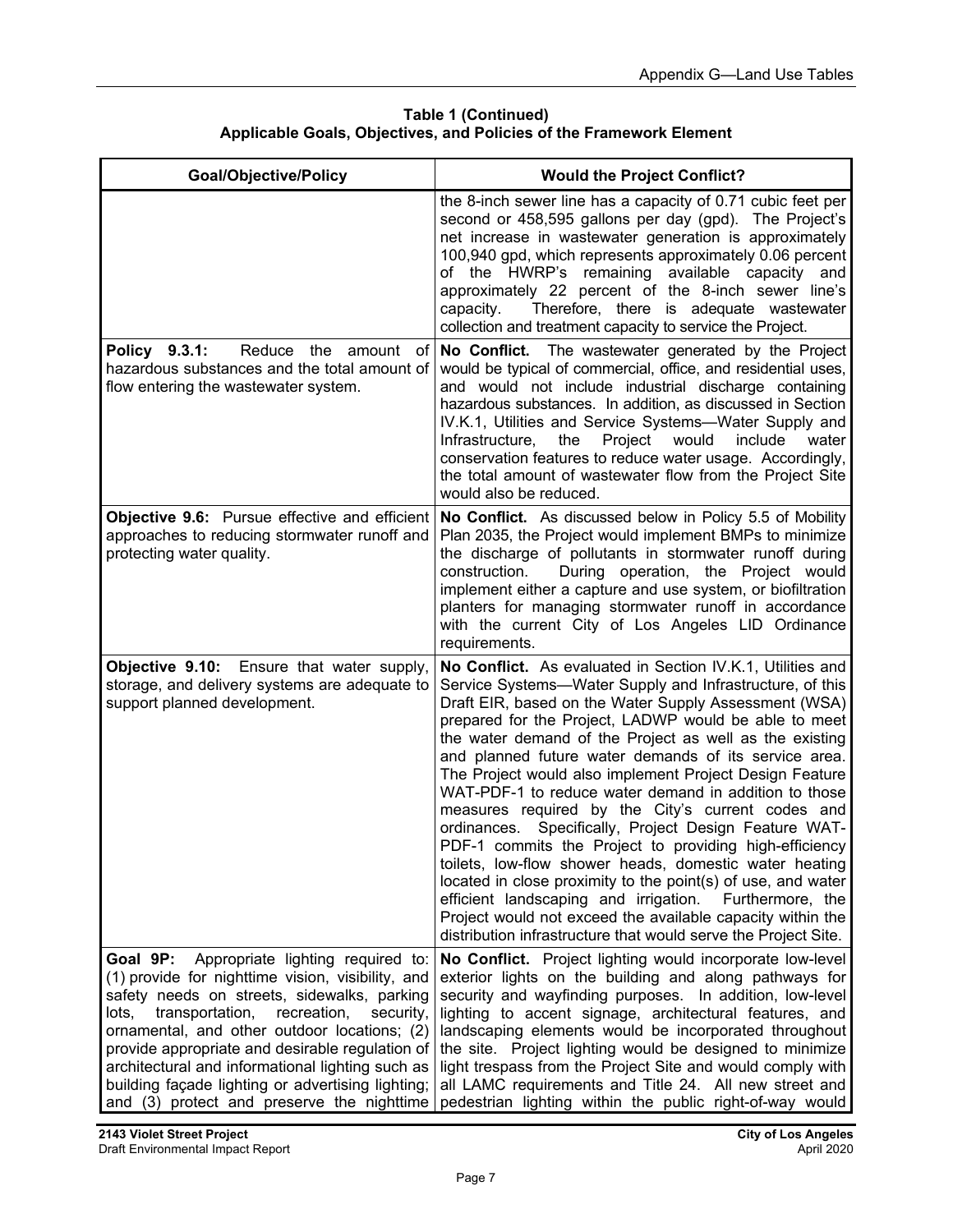| <b>Goal/Objective/Policy</b>                                                                                                                                                                                                                                                                                                                                                                   | <b>Would the Project Conflict?</b>                                                                                                                                                                                                                                 |
|------------------------------------------------------------------------------------------------------------------------------------------------------------------------------------------------------------------------------------------------------------------------------------------------------------------------------------------------------------------------------------------------|--------------------------------------------------------------------------------------------------------------------------------------------------------------------------------------------------------------------------------------------------------------------|
| environment, views, driver visibility, and<br>otherwise minimize or prevent light pollution,<br>light trespass, and glare.                                                                                                                                                                                                                                                                     | comply with applicable City regulations and would be<br>subject to approval by the Bureau of Street Lighting in<br>order to maintain appropriate and safe lighting levels on<br>sidewalks and roadways while minimizing light and glare<br>on adjacent properties. |
| <b>Objective 9.40:</b> Ensure efficient and effective<br>energy management in providing appropriate<br>levels of lighting for private outdoor lighting for<br>private streets, parking areas, pedestrian<br>areas, security lighting, and other forms of<br>outdoor lighting and minimize or eliminate the<br>adverse impact of lighting due to light<br>pollution, light trespass, and glare. | No Conflict. Refer to Goal 9P of the Infrastructure and<br>Public Services Chapter above.                                                                                                                                                                          |
| Source: Eyestone Environmental, 2020.                                                                                                                                                                                                                                                                                                                                                          |                                                                                                                                                                                                                                                                    |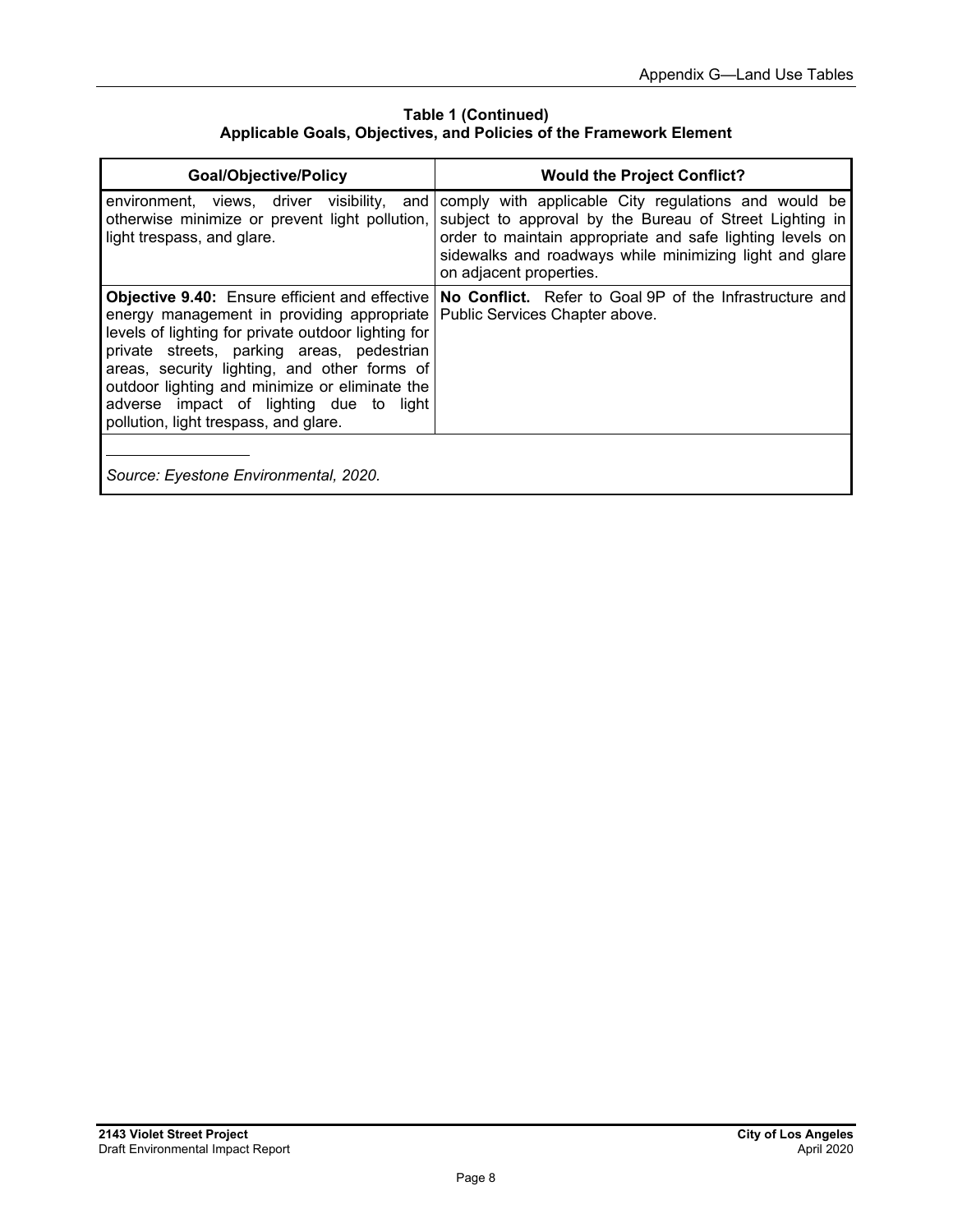**Table 2 Applicable Goals, Objectives, and Policies of Mobility Plan 2035** 

| <b>Goal/Objective/Policy</b>                                                                                                                                                                                                                       | <b>Would the Project Conflict?</b>                                                                                                                                                                                                                                                                                                                                                                                                                                                                                                                                                                                                                                                                                                                                                                                                                                                                 |
|----------------------------------------------------------------------------------------------------------------------------------------------------------------------------------------------------------------------------------------------------|----------------------------------------------------------------------------------------------------------------------------------------------------------------------------------------------------------------------------------------------------------------------------------------------------------------------------------------------------------------------------------------------------------------------------------------------------------------------------------------------------------------------------------------------------------------------------------------------------------------------------------------------------------------------------------------------------------------------------------------------------------------------------------------------------------------------------------------------------------------------------------------------------|
| <b>Policy 1.6:</b> Design detour facilities to provide<br>safe passage for all modes of travel during<br>times of construction.                                                                                                                    | No Conflict. As identified in Project Design Feature TR-<br>PDF-1 in Section IV.I, Transportation, of this Draft EIR, the<br>Project would prepare and implement a Construction<br>Traffic<br>Management<br>Plan<br>to<br>minimize<br>potential<br>construction impacts to the surrounding area to ensure<br>safe passage for all modes of travel during Project<br>As part of the Construction Traffic<br>construction.<br>Management Plan, worksite traffic control plan(s) would be<br>developed to route vehicular traffic, bicyclists, and<br>pedestrians around any parking land and/or sidewalk<br>closures. The worksite traffic control plan(s) would ensure<br>that access would remain unobstructed for land uses in<br>proximity to the Project Site during construction.                                                                                                              |
| Recognize walking<br>Policy 2.3:<br>as<br>a<br>component of every trip, and ensure high<br>quality pedestrian access in all site planning<br>and public right-of-way modifications<br>to<br>provide a safe and comfortable walking<br>environment. | No Conflict. The Project would encourage walking and<br>enhance pedestrian activity on and around the Project Site<br>by locating commercial uses and storefronts at ground<br>level. In addition, extensive window walls would be utilized<br>on the ground level to increase transparency and create a<br>pedestrian<br>environment.<br>more<br>welcoming<br>New<br>landscaping would be installed around the Project Site and<br>street trees and landscaped planters would be installed<br>along Violet Street.<br>The Project would also provide<br>pedestrian connections from the East 7th Place and Violet<br>Street to the paseo within the Project Site that would<br>include pedestrian amenities.<br>In addition, the Project<br>Site's proximity to a various of public transit options and to<br>nearby commercial variety offices uses would promote<br>walkability and reduce VMT. |
| Provide safe, convenient, and<br>Policy 2.6.<br>local and regional bicycling<br>comfortable<br>facilities for people of all types and abilities.                                                                                                   | No Conflict. The Project would provide minimum of 257<br>bicycle parking spaces (47 short-term and 210 long-term)<br>on the Project Site. Bicycle parking would be provided<br>outdoors and within a secure subterranean area. The<br>Project's bicycle parking would promote bicycle use and<br>reduce VMT.                                                                                                                                                                                                                                                                                                                                                                                                                                                                                                                                                                                       |
| Policy 3.1: Recognize all modes of travel,<br>including pedestrian, bicycle, transit, and<br>vehicular<br>modes-including<br>goods<br>movement—as integral components of the<br>City's transportation system.                                      | No Conflict. The Project would promote this policy by<br>providing adequate vehicular, pedestrian access, and<br>bicycle access on the Project Site. The Project would<br>provide a total of 828 vehicular parking spaces and 257<br>The Project would provide<br>bicycle parking spaces.<br>pedestrian access to the Project Site from East 7th Place,<br>Violet Street, and the abutting alley to a paseo that would<br>connect the existing and proposed buildings on the Project<br>Site. In addition, the Project would be located in an area<br>well-served by public transit, including the multiple local<br>and regional bus lines and the Greyhound Bus Terminal.                                                                                                                                                                                                                        |
| Policy 3.3:<br>Promote equitable land use<br>decisions that result in fewer vehicle trips by<br>providing greater proximity and access to jobs,<br>destinations, and other neighborhood services.                                                  | The Project would not conflict with this<br>No Conflict.<br>policy, and would result from city policies which promote<br>equitable land use by locating a new development<br>consisting of residential, retail/restaurant, and office uses<br>in proximity to jobs (including those that may be offered                                                                                                                                                                                                                                                                                                                                                                                                                                                                                                                                                                                            |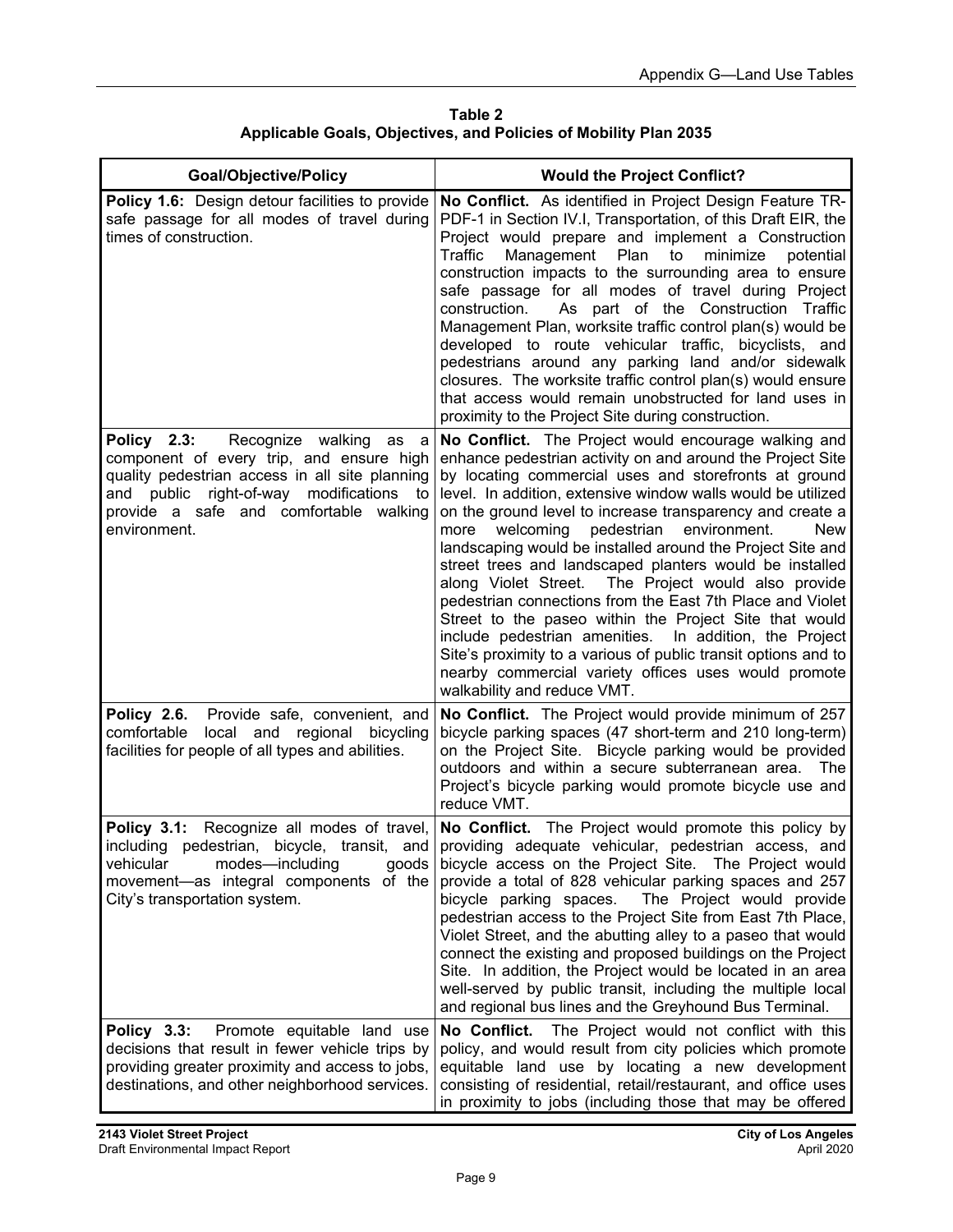| <b>Table 2 (Continued)</b>                                       |
|------------------------------------------------------------------|
| Applicable Goals, Objectives, and Policies of Mobility Plan 2035 |

| <b>Goal/Objective/Policy</b>                                                                                                                                            | <b>Would the Project Conflict?</b>                                                                                                                                                                                                                                                                                                                                                                                                                                                                                                                                                                                                                                                                                                                                                                                                                                                                                                                                                                                                                                                                                                     |
|-------------------------------------------------------------------------------------------------------------------------------------------------------------------------|----------------------------------------------------------------------------------------------------------------------------------------------------------------------------------------------------------------------------------------------------------------------------------------------------------------------------------------------------------------------------------------------------------------------------------------------------------------------------------------------------------------------------------------------------------------------------------------------------------------------------------------------------------------------------------------------------------------------------------------------------------------------------------------------------------------------------------------------------------------------------------------------------------------------------------------------------------------------------------------------------------------------------------------------------------------------------------------------------------------------------------------|
|                                                                                                                                                                         | on-site), destinations, and other neighborhood services in<br>an area well-served by public transit.                                                                                                                                                                                                                                                                                                                                                                                                                                                                                                                                                                                                                                                                                                                                                                                                                                                                                                                                                                                                                                   |
| Policy 3.4: Provide all residents, workers and<br>visitors with affordable, efficient, convenient,<br>and attractive transit services.                                  | No Conflict. The Project would be located in a designated<br>HQTA and TPA. As discussed in Objective 3.2 above, the<br>Project is served by multiple local and regional Metro bus<br>lines, and the Greyhound Bus Terminal is located<br>approximately 0.3 mile west of the Project Site on 7th<br>Thus, residents, workers, and visitors of the<br>Street.<br>Project would be well-served by affordable, efficient,<br>convenient, and attractive transit services, which would<br>serve to reduce VMT.                                                                                                                                                                                                                                                                                                                                                                                                                                                                                                                                                                                                                              |
| Policy 4.8: Encourage greater utilization of<br>Transportation Demand Management (TDM)<br>strategies to reduce dependence on single-<br>occupancy vehicles.             | No Conflict. Section IV.I, Transportation, of this Draft<br>EIR, includes Mitigation Measure TR-MM-1, which would<br>require the implementation of a TDM Program to reduce<br>peak hour vehicular traffic to and from the Project Site.<br>The TDM Program would promote non-automobile travel<br>and reduce the use of single-occupant vehicle trips with a<br>comprehensive program of design features, transportation<br>services, education programs, and incentive programs,<br>which would be beneficial to traffic flow, transit service,<br>pedestrian circulation, and overall mobility in the Project<br>area.                                                                                                                                                                                                                                                                                                                                                                                                                                                                                                               |
| Policy 5.2: Support ways to reduce vehicle<br>miles traveled (VMT) per capita.                                                                                          | No Conflict.<br>The mix of residential, office, and<br>retail/restaurant uses proposed by the Project, and the<br>Project's proximity to neighborhood-serving commercial<br>uses, jobs, and public transit would provide opportunities<br>for people to live and work in the Project vicinity. As<br>discussed above in Policy 2.3 of Mobility Plan 2035, the<br>Project would encourage walking and enhance pedestrian<br>activity on and around the Project Site by siting retail and<br>restaurant uses on the ground level of both proposed<br>buildings; providing an extensive paseo system that<br>connects existing and proposed uses on the Project Site;<br>and providing streetscape improvements.<br>The Project<br>would also support bicycling as a mode of transportation<br>by providing 257 bicycle parking spaces. In addition, as<br>discussed above in Policy 5.2 of Mobility Plan 2035, the<br>Project would implement a TDM Program that would<br>promote non-automobile travel and reduce the use of<br>single-occupant vehicle trips. Therefore, the Project would<br>support the reduction of VMT per capita. |
| Continue to encourage<br>Policy 5.4:<br>the<br>adoption of low and zero emission<br>fuel<br>new mobility technologies,<br>sources,<br>and<br>supporting infrastructure. | No Conflict. While this policy applies to large-scale goals<br>relative to fuel sources, technologies and infrastructure,<br>the Project would comply with the City's EV charging<br>requirement which specifies that 10 percent of new parking<br>spaces would require EV charging equipment. In addition,<br>30 percent of all new parking spaces would be required to<br>be EV "ready" which will be capable of supporting future<br>EV charging equipment.                                                                                                                                                                                                                                                                                                                                                                                                                                                                                                                                                                                                                                                                         |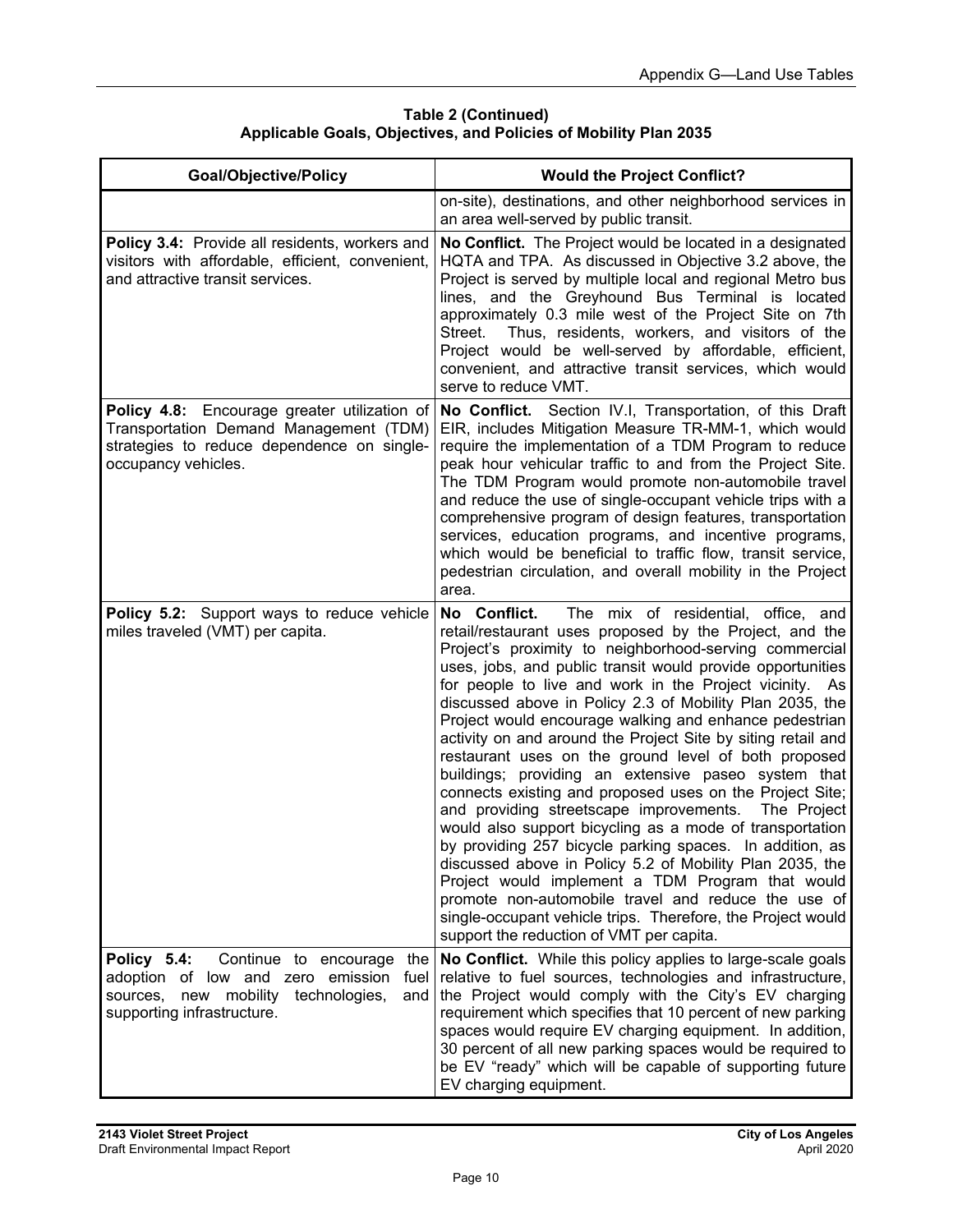**Table 2 (Continued) Applicable Goals, Objectives, and Policies of Mobility Plan 2035** 

| <b>Goal/Objective/Policy</b>                                                                                                 | <b>Would the Project Conflict?</b>                                                                                                                                                                                                                                                                                                                                                                                                                                                                                                                                                                                                                                                                                                                                                                                                                                                                                                                                                                                                                                                          |
|------------------------------------------------------------------------------------------------------------------------------|---------------------------------------------------------------------------------------------------------------------------------------------------------------------------------------------------------------------------------------------------------------------------------------------------------------------------------------------------------------------------------------------------------------------------------------------------------------------------------------------------------------------------------------------------------------------------------------------------------------------------------------------------------------------------------------------------------------------------------------------------------------------------------------------------------------------------------------------------------------------------------------------------------------------------------------------------------------------------------------------------------------------------------------------------------------------------------------------|
| <b>Policy 5.5:</b> Maximize opportunities to capture<br>and infiltrate stormwater within the City's<br>public right-of-ways. | No Conflict. As discussed in the Initial Study prepared for<br>the Project in Appendix A, of this Draft EIR, the Project<br>would implement a Stormwater Pollution Prevention Plan<br>(SWPPP) as required under the National Pollutant<br>Discharge Elimination System (NPDES) General<br>Construction Permit (Order No. 2009-0009-DWQ, as well<br>as subsequent amendments 2010-0014-DWQ and 2012-<br>0006-DWQ). The Project would implement best<br>management practices (BMPs), including erosion control,<br>sediment control, non-stormwater management, and<br>materials management measures, to minimize the<br>discharge of pollutants in stormwater runoff. In addition,<br>during operation, the Project would implement either a<br>capture and use system, or biofiltration planters for<br>managing stormwater runoff in accordance with the current<br>City of Los Angeles Low Impact Development (LID)<br>Ordinance requirements. Thus, the Project would<br>implement capture and reuse to meet City requirements<br>and reduce runoff from entering the stormwater system. |
| Source: Eyestone Environmental, 2020.                                                                                        |                                                                                                                                                                                                                                                                                                                                                                                                                                                                                                                                                                                                                                                                                                                                                                                                                                                                                                                                                                                                                                                                                             |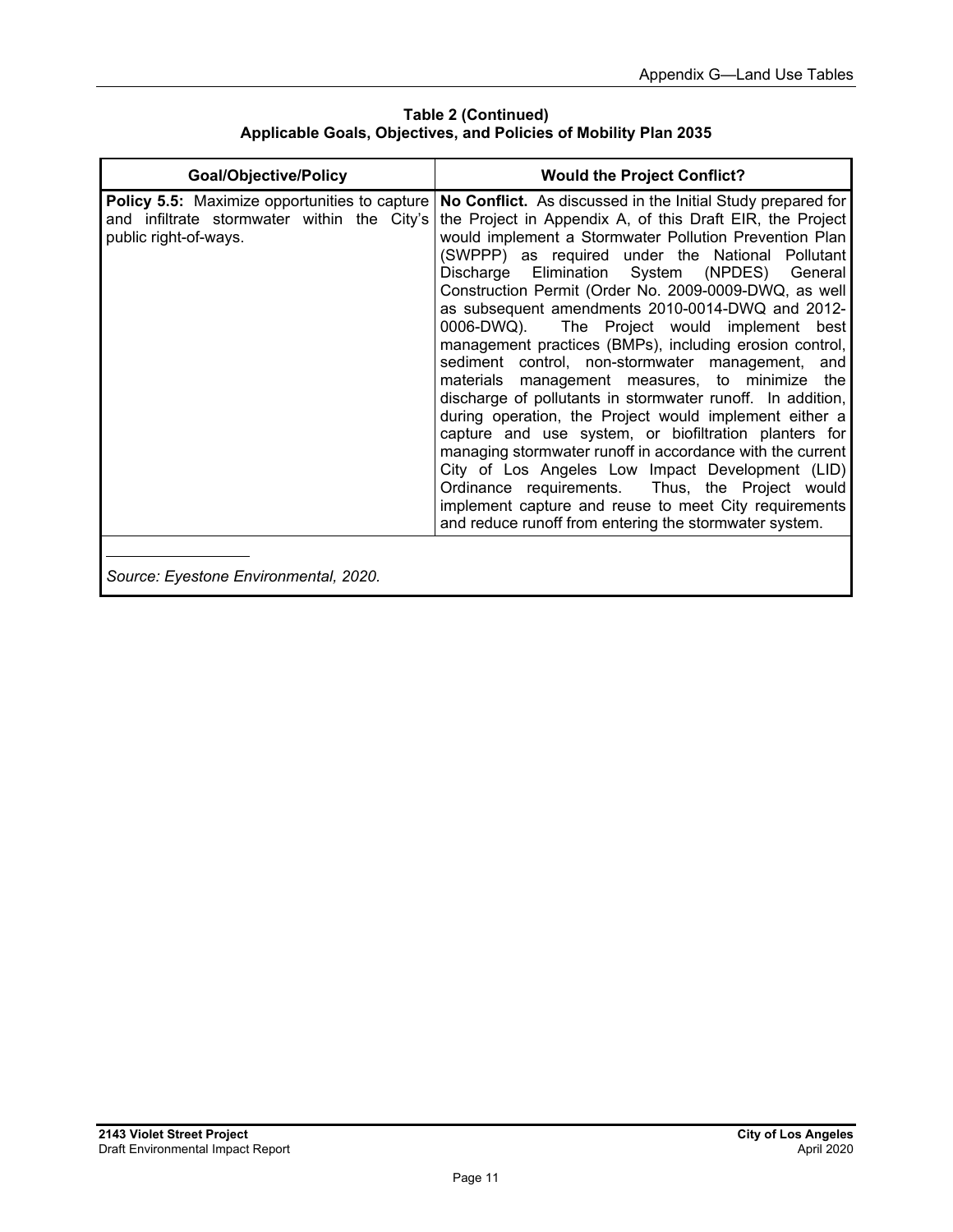| Table 3                                                          |
|------------------------------------------------------------------|
| <b>Applicable Objectives and Policies of the Housing Element</b> |

| <b>Policy</b>                                                                                                                                                    | <b>Would the Project Conflict?</b>                                                                                                                                                                                                                                                                                                                                                                                                                                                                                                                                                                                                                                                         |
|------------------------------------------------------------------------------------------------------------------------------------------------------------------|--------------------------------------------------------------------------------------------------------------------------------------------------------------------------------------------------------------------------------------------------------------------------------------------------------------------------------------------------------------------------------------------------------------------------------------------------------------------------------------------------------------------------------------------------------------------------------------------------------------------------------------------------------------------------------------------|
| <b>Objective</b><br>2.2:<br>sustainable<br>Promote<br>neighborhoods<br>that<br>mixed-income<br>have<br>housing, jobs, amenities, services, and transit.          | No Conflict.<br>The Project would reduce VMT and the<br>accompanying air quality emissions by providing new<br>residential and commercial uses near transit. The Project<br>would also Project incorporate environmentally sustainable<br>design features, including, but not be limited to,<br>WaterSense-labeled plumbing fixtures and weather-based<br>controller and drip irrigation systems to promote a<br>reduction of indoor and outdoor water use; Energy Star-<br>labeled appliances; and water-efficient landscape design.                                                                                                                                                      |
| Objective 2.3: Promote sustainable buildings,<br>which minimize<br>adverse effects<br>on the<br>environment and minimize the use of non-<br>renewable resources. | No Conflict.<br>As discussed in Section II, Project<br>Description, of this Draft EIR, the Project would incorporate<br>environmentally sustainable design features, including, but<br>not be limited to, WaterSense-labeled plumbing fixtures<br>and weather-based controller and drip irrigation systems to<br>promote a reduction of indoor and outdoor water use;<br>Star-labeled<br>appliances; and water-efficient<br>Energy<br>landscape design. In addition, as discussed in Section<br>IV.E, Greenhouse Gas Emissions, of this Draft EIR, the<br>Project would incorporate sustainability features listed in<br>Project Design Feature GHG-PDF-1.                                 |
| Policy 2.3.2: Promote and facilitate reduction<br>of water consumption in new and existing<br>housing.                                                           | No Conflict. As discussed in Section IV.K.1, Utilities and<br>Service Systems-Water Supply, the Project would be<br>required to demonstrate a 20-percent reduction in potable<br>water use to comply with the City of Los Angeles Green<br><b>Building</b><br>Code.<br>Project would<br>The<br>incorporate<br>environmentally sustainable design features, including, but<br>not be limited to, WaterSense-labeled plumbing fixtures<br>and weather-based controller and drip irrigation systems to<br>promote a reduction of indoor and outdoor water use;<br>Energy Star-labeled appliances; and water-efficient<br>landscape design to reduce water consumption on the<br>Project Site. |
| Policy 2.3.3: Promote and facilitate reduction<br>of energy consumption in new and existing<br>housing.                                                          | No Conflict. As discussed in Section IV.C, Energy, of this<br>Draft EIR, the Project would implement project design<br>features that would improve energy efficiency and reduce<br>energy consumption in the proposed buildings.<br>The<br>Project would incorporate sustainability features listed in<br>Project Design Feature GHG-PDF-1 in Section IV.E,<br>Greenhouse Gas Emissions, of this Draft EIR, to reduce<br>energy consumption on the Project Site.                                                                                                                                                                                                                           |
| Policy 2.3.4: Promote and facilitate reduction<br>of waste<br>construction<br>in.<br>and<br>building<br>operations.                                              | No Conflict. As discussed in the Initial Study, provided in<br>Appendix A of this Draft EIR, pursuant to the requirements<br>of SB 1374, the Project would implement a construction<br>waste management plan to recycle and/or salvage a<br>minimum of 75 percent of non-hazardous demolition and<br>construction debris. During operation, the Project would<br>provide adequate storage areas on the ground floor in<br>accordance with the City of Los Angeles Space Allocation<br>Ordinance (Ordinance No. 171687), which requires that<br>development projects include an on-site recycling area or                                                                                   |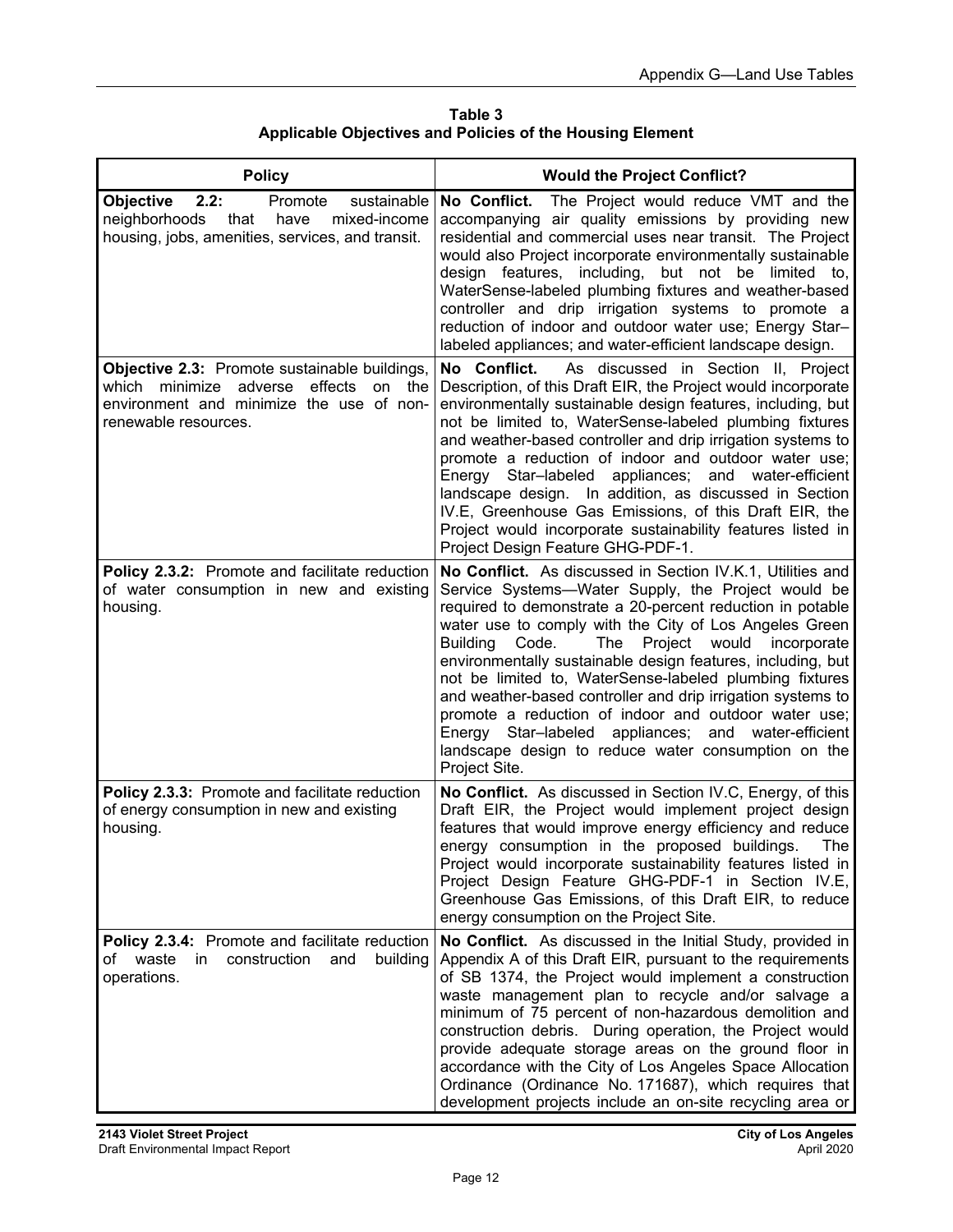#### **Table 3 (Continued) Applicable Objectives and Policies of the Housing Element**

| <b>Policy</b>                         | <b>Would the Project Conflict?</b>                                                                                                                                                                                          |
|---------------------------------------|-----------------------------------------------------------------------------------------------------------------------------------------------------------------------------------------------------------------------------|
|                                       | room of specified size. The Project would also comply with<br>AB 939, AB 341, AB 1826, and City waste diversion goals,<br>as applicable, by providing clearly marked, source-sorted<br>receptacles to facilitate recycling. |
| Source: Eyestone Environmental, 2020. |                                                                                                                                                                                                                             |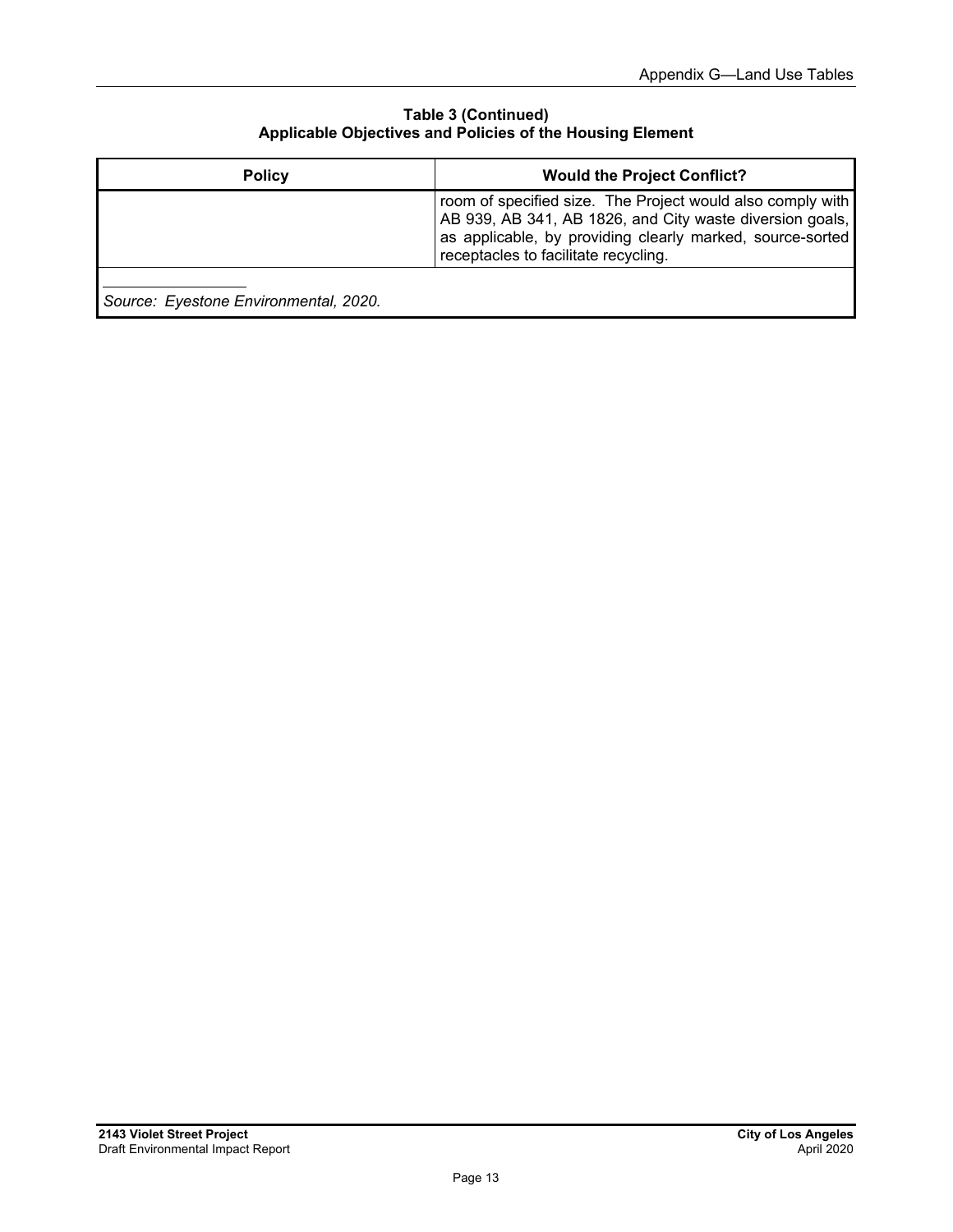**Table 4 Applicable Objectives and Policies of the Central City North Community Plan** 

| <b>Objective/Policy</b>                                                                                                                                                                                                                                                                | <b>Would the Project Conflict?</b>                                                                                                                                                                                                                                                                                                                                                                                                                                                                                                                                                                                                                                                                                                                                                                                                                                                                                                                                                                                                                                                                                                                                                                                                                                                                                                       |
|----------------------------------------------------------------------------------------------------------------------------------------------------------------------------------------------------------------------------------------------------------------------------------------|------------------------------------------------------------------------------------------------------------------------------------------------------------------------------------------------------------------------------------------------------------------------------------------------------------------------------------------------------------------------------------------------------------------------------------------------------------------------------------------------------------------------------------------------------------------------------------------------------------------------------------------------------------------------------------------------------------------------------------------------------------------------------------------------------------------------------------------------------------------------------------------------------------------------------------------------------------------------------------------------------------------------------------------------------------------------------------------------------------------------------------------------------------------------------------------------------------------------------------------------------------------------------------------------------------------------------------------|
| <b>Residential</b>                                                                                                                                                                                                                                                                     |                                                                                                                                                                                                                                                                                                                                                                                                                                                                                                                                                                                                                                                                                                                                                                                                                                                                                                                                                                                                                                                                                                                                                                                                                                                                                                                                          |
| Policy 1-1.1:<br>Designate specific lands to<br>provide for adequate multi-family residential<br>development.                                                                                                                                                                          | No Conflict. The Project would develop 347 new live/work<br>unit in various configurations, thereby supporting the City's<br>need to provide new housing to meet the housing needs of<br>the existing and projected population. As such, the Project<br>would not conflict with this objective                                                                                                                                                                                                                                                                                                                                                                                                                                                                                                                                                                                                                                                                                                                                                                                                                                                                                                                                                                                                                                           |
| Objective 1-2: To locate new housing in a<br>manner which reduces vehicular trips and<br>makes it accessible to services and facilities.                                                                                                                                               | No Conflict. The Project would construct up to 347 new<br>live/work units on a Project Site at the southern edge of the<br>Arts District, which is experiencing a significant amount of<br>commercial<br>residential<br>redevelopment.<br>and<br>The<br>immediate Project vicinity is currently developed with a mix<br>of light industrial, office, residential, retail, and restaurant<br>uses. The Project would also retain and develop new on-<br>site office and retail/restaurant uses. The ground level<br>commercial<br>landscaping<br>and<br>uses,<br>streetscape<br>improvements, as well as the extensive paseo system that<br>runs through the Project Site and connects to East 7th<br>Place, Violet Street, and the abutting alley would promote<br>walkability in the vicinity of the Project Site. In addition, the<br>Project would provide 257 bicycle parking spaces on the<br>Project Site. Furthermore, the Project is served by multiple<br>local and regional Metro bus lines, and the Greyhound Bus<br>Terminal is located approximately 0.3 mile west of the<br>Project Site on 7th Street. Thus, the Project would provide<br>residents with a range of housing opportunities, locate new<br>housing in a manner which reduces vehicle trips and<br>makes it accessible to services and facilities.           |
| Consider factors such as<br>Policy 1-3.2:<br>neighborhood<br>character<br>identity,<br>and<br>compatibility of land uses, impact on livability,<br>impacts on services and public facilities, and<br>impacts on traffic levels when changes in<br>residential densities are permitted. | No Conflict. Refer to the discussion for Policy 1-1.2, above,<br>regarding compatibility with neighborhood character and<br>identity. With regard to compatibility of land uses, the Project<br>Site is surrounded by a mix of industrial, commercial, and<br>residential uses. The proposed live/work units, commercial,<br>and office uses would be consistent with the uses<br>surrounding the Project Site. In addition, as discussed in<br>Section IV.G.1, Public Services-Fire Protection; Section<br>IV.G.2, Public Services-Police Protection; Section IV.G.3,<br>Schools; Section IV.G.4, Public Services-Parks and<br>Recreation; Section IV.G.5, Public Services-Libraries;<br>Section IV.J.1, Water Supply and Infrastructure; Section<br>IV.J.2, Utilities and Service Systems-Wastewater; and<br>Section IV.J.3, Utilities and Service Systems-Energy<br>Infrastructure, of this Draft EIR; and the Initial Study<br>included in Appendix A of this Draft EIR, agencies<br>providing public services and utilities to the Project Site<br>would have capacity to serve the Project. As evaluated in<br>Section IV.I, Transportation, of this Draft EIR, while the<br>Project would include mitigation to reduce the Project's<br>significant transportation impacts, such impacts would be<br>significant and unavoidable. |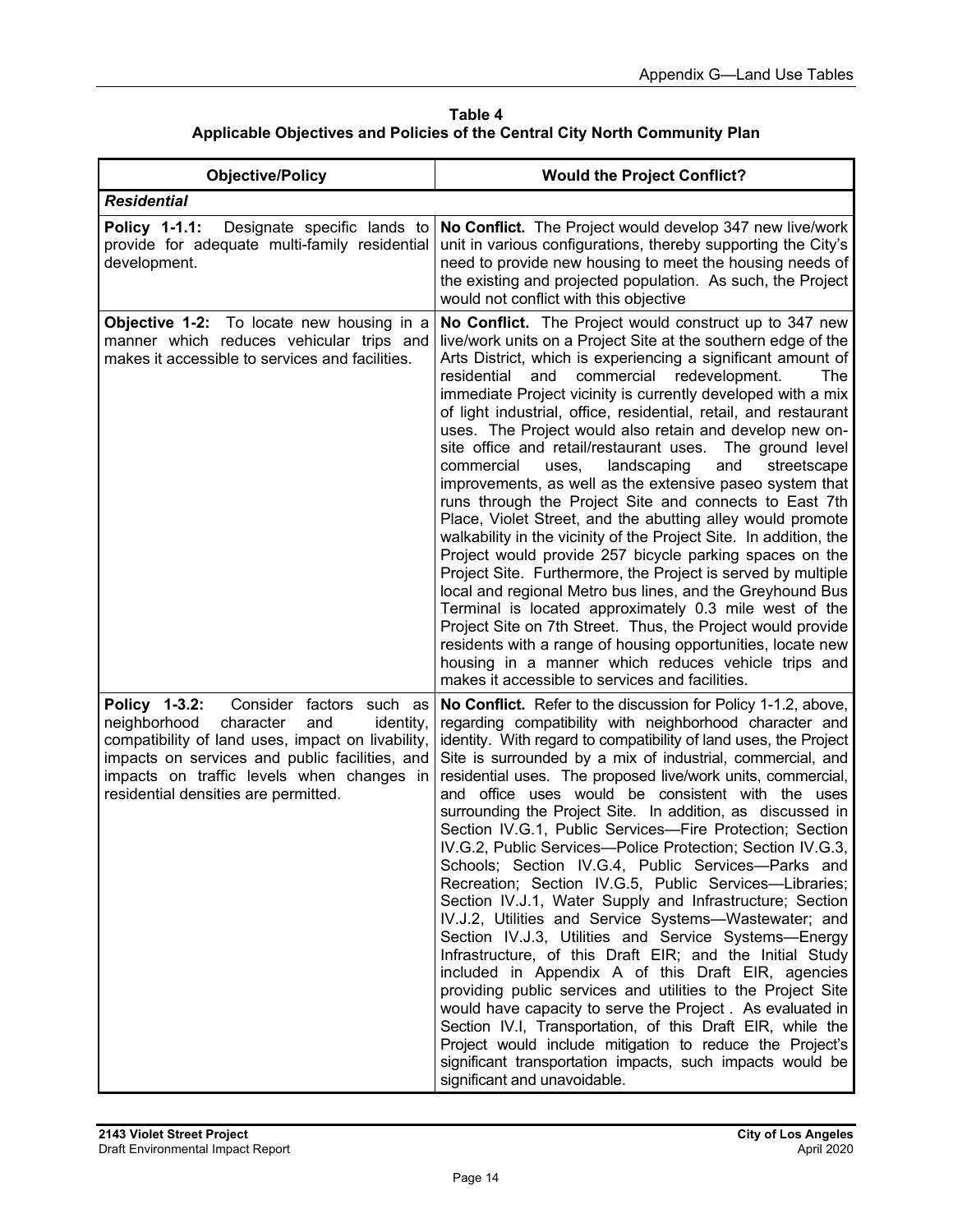#### **Table 4 (Continued) Applicable Objectives and Policies of the Central City North Community Plan**

| <b>Policy 1-4.2:</b> Ensure that new housing<br>opportunities minimize displacement of the<br>existing residents.                                                                                                                                                                                                                                                                                                                                                                                                                                                                                                                                                                                                                 | No Conflict. As evaluated in the Initial Study, which is<br>included as Appendix A of this Draft EIR, the Project would<br>result in the removal of four live/work units. However, the<br>Project would provide for 347 new live/work units and<br>retain 6 six existing live/work units. Thus, Project would<br>not displace a substantial number of existing housing units<br>or residents.                                                                                                                                                                                                                                                                                                                                                                                                                                                                                                                                                                                                                                                                                                                                                                                                                                                                                                                                                                                                              |
|-----------------------------------------------------------------------------------------------------------------------------------------------------------------------------------------------------------------------------------------------------------------------------------------------------------------------------------------------------------------------------------------------------------------------------------------------------------------------------------------------------------------------------------------------------------------------------------------------------------------------------------------------------------------------------------------------------------------------------------|------------------------------------------------------------------------------------------------------------------------------------------------------------------------------------------------------------------------------------------------------------------------------------------------------------------------------------------------------------------------------------------------------------------------------------------------------------------------------------------------------------------------------------------------------------------------------------------------------------------------------------------------------------------------------------------------------------------------------------------------------------------------------------------------------------------------------------------------------------------------------------------------------------------------------------------------------------------------------------------------------------------------------------------------------------------------------------------------------------------------------------------------------------------------------------------------------------------------------------------------------------------------------------------------------------------------------------------------------------------------------------------------------------|
| <b>Commercial</b>                                                                                                                                                                                                                                                                                                                                                                                                                                                                                                                                                                                                                                                                                                                 |                                                                                                                                                                                                                                                                                                                                                                                                                                                                                                                                                                                                                                                                                                                                                                                                                                                                                                                                                                                                                                                                                                                                                                                                                                                                                                                                                                                                            |
| Policy 2-2.2: New development needs to add<br>to and enhance the existing pedestrian street<br>activity.                                                                                                                                                                                                                                                                                                                                                                                                                                                                                                                                                                                                                          | No Conflict. The Project would enhance pedestrian activity<br>along East 7th Place and Violet Street by locating<br>commercial uses and storefronts at the ground level, with<br>extensive window walls to increase transparency and<br>create a more welcoming pedestrian environment. New<br>landscaping would be installed around the Project Site and<br>street trees and landscaped planters would be installed<br>along Violet Street. The Project would also provide<br>pedestrian connections from the East 7th Place and Violet<br>Street to the extensive paseo system within the Project<br>Site that would feature a variety of pedestrian amenities.<br>In addition, the Project Site's proximity to a various of<br>public transit options and to nearby commercial and offices<br>uses would promote walkability.                                                                                                                                                                                                                                                                                                                                                                                                                                                                                                                                                                           |
| <b>Industrial</b>                                                                                                                                                                                                                                                                                                                                                                                                                                                                                                                                                                                                                                                                                                                 |                                                                                                                                                                                                                                                                                                                                                                                                                                                                                                                                                                                                                                                                                                                                                                                                                                                                                                                                                                                                                                                                                                                                                                                                                                                                                                                                                                                                            |
| Sufficient land for a variety of<br>Goal 3:<br>industrial uses with maximum employment<br>opportunities<br>which<br>safe<br>for<br>are<br>the<br>environment and the work force and which<br>have minimal adverse impact on adjacent<br>uses.<br><b>Objective 3-1:</b> To provide for existing and<br>future industrial uses which contribute job<br>opportunities for residents and which minimize<br>environmental and visual impacts to the<br>community.<br>Policy 3-1.1:<br>Designate<br>lands for<br>the<br>continuation<br>existing<br>industry<br>of<br>and<br>development of new industrial parks, research<br>and development uses, light manufacturing,<br>and similar uses which provide employment<br>opportunities. | No Conflict. This is an economic development policy that<br>was not specifically adopted for the purpose of avoiding or<br>mitigating an environmental effect. Therefore, the following<br>is for informational purposes only. The Project Site currently<br>developed primarily with live/work, office and commercial<br>uses, and the 2,109 square feet of existing warehouse<br>uses would be retained. Therefore, the Project would not<br>displace any industrial uses. Moreover, the Project Site<br>represents only approximately 0.2 percent of the industrially<br>zoned land in the Central City North Community Plan area.<br>Therefore, adequate land would remain for emerging<br>industrial sector. In addition, the Project's creative office<br>space would be designed to accommodate and would<br>support the emerging media and entertainment industry in<br>the area, as evidence by Warner Music's recent relocation to<br>7th Street and Santa Fe. Further, the site is currently<br>underutilized (the FAR of the existing<br>buildings is<br>approximately .66 to 1, which is less than 45 percent of the<br>1.5 to 1 FAR permitted under the current zoning), and the<br>Project would result in 961 new jobs on-site and would<br>generate substantial ongoing revenues to the City in the form<br>of sales and business license taxes. This meets the intent of<br>this policy. |
| Objective 3-2:<br>Encourage the continued<br>development and maintenance of the artists-in-<br>residence community in industrial areas of the<br>proposed redevelopment plan areas and of the                                                                                                                                                                                                                                                                                                                                                                                                                                                                                                                                     | <b>No Conflict.</b> This is an economic development policy that<br>was not specifically adopted for the purpose of avoiding or<br>mitigating an environmental effect. Therefore, the following is<br>for informational purposes only. The Project would support<br>the existing artist-in-residence community by including a 926-                                                                                                                                                                                                                                                                                                                                                                                                                                                                                                                                                                                                                                                                                                                                                                                                                                                                                                                                                                                                                                                                          |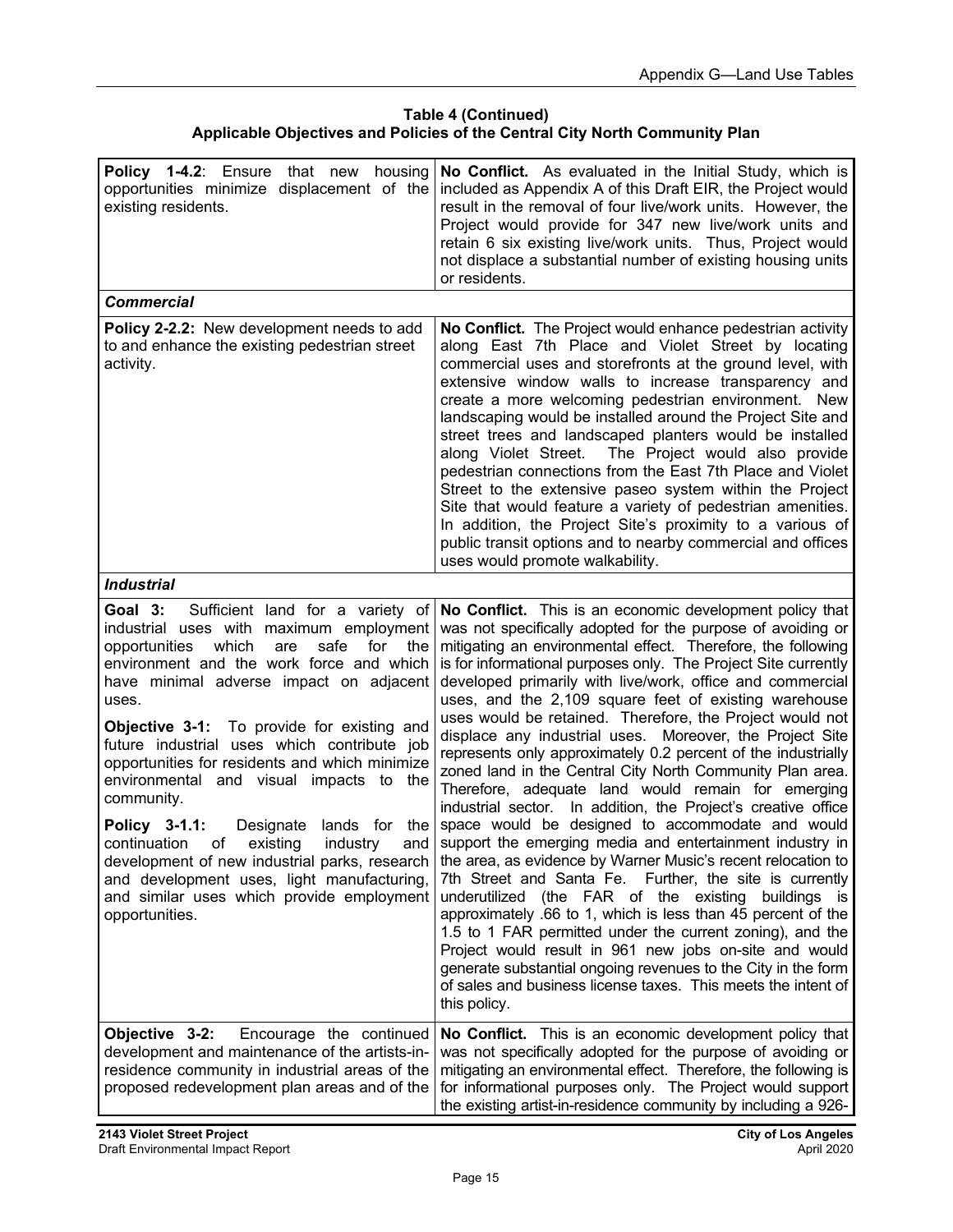# **Table 4 (Continued) Applicable Objectives and Policies of the Central City North Community Plan**

| plan, as appropriate.<br>Policy 3-2.1: Support the existing artists-in-<br>residence in Central City North as a cultural<br>resource for the community.                                                                                                               | square-foot community room that residents could use for art<br>production, as well as work space in the live/work units that<br>could be used for art production.                                                                                                                                                                                                                                                                                                                                                                                                                                                                                                                                                                                                                                                                                                                                                                                                                                                                                                                                                                                                                                                                                                                                                                                                                                                                                                                                                             |
|-----------------------------------------------------------------------------------------------------------------------------------------------------------------------------------------------------------------------------------------------------------------------|-------------------------------------------------------------------------------------------------------------------------------------------------------------------------------------------------------------------------------------------------------------------------------------------------------------------------------------------------------------------------------------------------------------------------------------------------------------------------------------------------------------------------------------------------------------------------------------------------------------------------------------------------------------------------------------------------------------------------------------------------------------------------------------------------------------------------------------------------------------------------------------------------------------------------------------------------------------------------------------------------------------------------------------------------------------------------------------------------------------------------------------------------------------------------------------------------------------------------------------------------------------------------------------------------------------------------------------------------------------------------------------------------------------------------------------------------------------------------------------------------------------------------------|
| Policy 3-3.1 The numerous large rail yards<br>and other industrially planned parcels located<br>in predominantly industrial areas should be<br>protected from development by other uses<br>which do not support the industrial base of the<br>City and the community. | No Conflict. This is an economic development policy that<br>was not specifically adopted for the purpose of avoiding or<br>mitigating an environmental effect. Therefore, the following<br>is for informational purposes only. The Project would not<br>affect any large rail yards, including the one to the east of<br>the Project Site. Moreover, the Project Site currently<br>developed primarily with live/work, office and commercial<br>uses, and the 2,109 square feet of existing warehouse<br>uses would be retained. Therefore, the Project would not<br>displace any industrial uses. Further, the Project Site<br>represents only approximately 0.2 percent of the industrially<br>zoned land in the Central City North Community Plan area.<br>Therefore, adequate land would remain for emerging<br>industrial sector. In addition, the Project's creative office<br>space would be designed to accommodate and would<br>support the emerging media and entertainment industry in<br>the area, as evidenced by Warner Music's recent relocation<br>to 7th Street and Santa Fe. Further, the site is currently<br>underutilized (the FAR of the existing buildings is<br>approximately .66 to 1, which is less than 45 percent of the<br>1.5 to 1 FAR permitted under the current zoning), and the<br>Project would result in 961 new jobs on-site and would<br>generate substantial ongoing revenues to the City in the form<br>of sales and business license taxes. This meets the intent of<br>this policy. |
| <b>Police Protection</b>                                                                                                                                                                                                                                              |                                                                                                                                                                                                                                                                                                                                                                                                                                                                                                                                                                                                                                                                                                                                                                                                                                                                                                                                                                                                                                                                                                                                                                                                                                                                                                                                                                                                                                                                                                                               |
| Policy 8-2.2: Insure that landscaping around<br>buildings be placed so as not to impede<br>visibility.                                                                                                                                                                | No Conflict. To facilitate police response in the event of an<br>emergency, the Project would be designed with landscaping<br>that would not impede visibility.                                                                                                                                                                                                                                                                                                                                                                                                                                                                                                                                                                                                                                                                                                                                                                                                                                                                                                                                                                                                                                                                                                                                                                                                                                                                                                                                                               |
| Policy 8-2.3: Insure adequate lighting around<br>residential,<br>industrial<br>commercial.<br>and<br>buildings in order to improve security.                                                                                                                          | No Conflict. As described in Section II, Project Description,<br>of this Draft EIR, Project lighting would include low-level<br>exterior lighting on the buildings and along pathways for<br>security and wayfinding purposes. All new street and<br>pedestrian lighting within the public right-of-way would<br>comply with applicable City regulations and would be<br>approved by the Bureau of Street Lighting in order to<br>maintain appropriate and safe lighting levels on both<br>sidewalks and roadways while minimizing light and glare<br>on adjacent properties. As such, the Project would include<br>adequate lighting to improve security within the Project<br>Site.                                                                                                                                                                                                                                                                                                                                                                                                                                                                                                                                                                                                                                                                                                                                                                                                                                         |
| Policy 8-2.4: Insure that recreational facilities<br>in multiple family residential complexes are<br>designed<br>provide<br>adequate<br>visibility<br>to                                                                                                              | No Conflict. The proposed recreational facilities would be<br>designed to ensure adequate visibility. In addition, as set<br>forth in Section IV.G.2, Public Services-Police Protection, of<br>this Draft EIR, the Project would include a closed circuit                                                                                                                                                                                                                                                                                                                                                                                                                                                                                                                                                                                                                                                                                                                                                                                                                                                                                                                                                                                                                                                                                                                                                                                                                                                                     |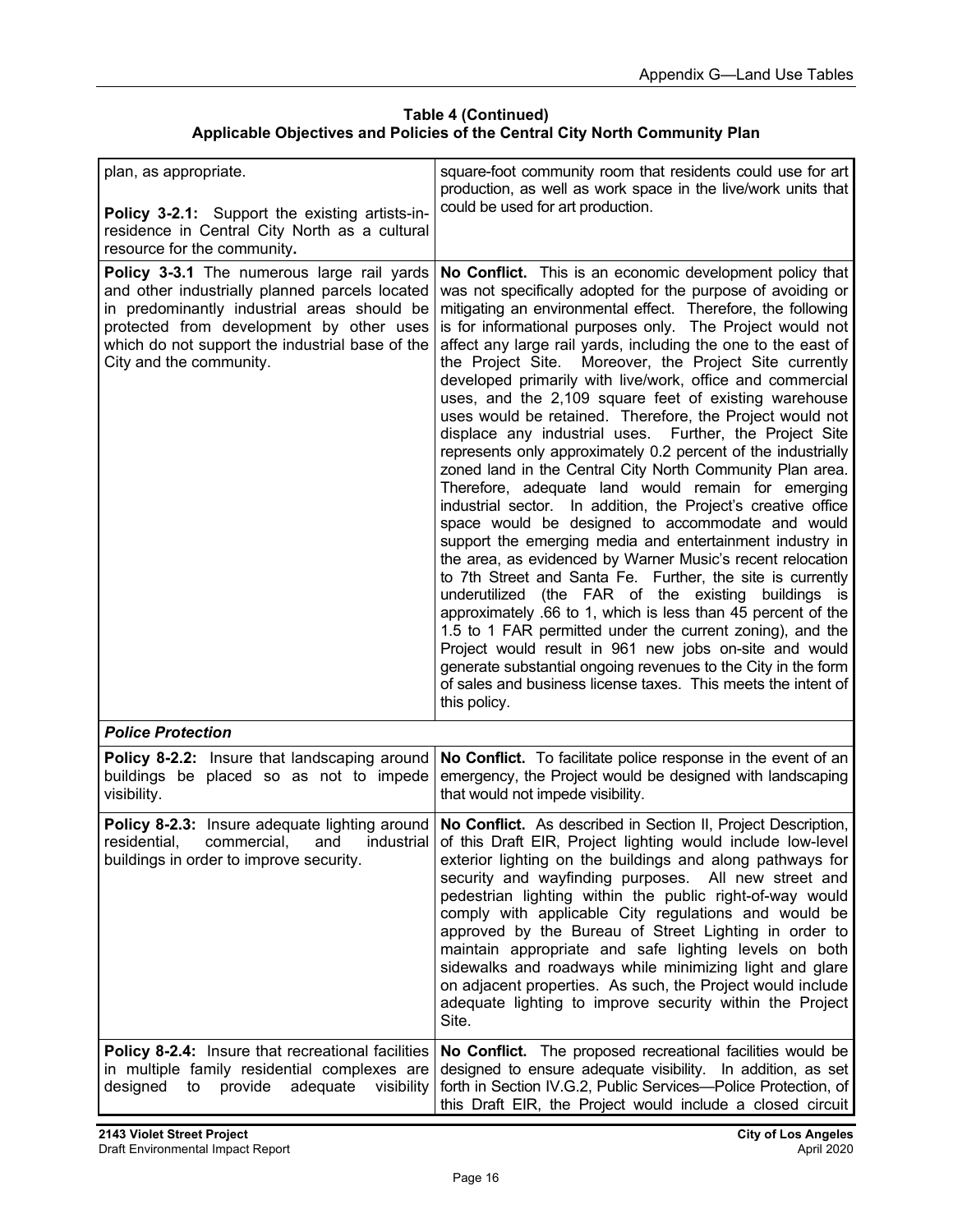**Table 4 (Continued) Applicable Objectives and Policies of the Central City North Community Plan** 

| security.                                                                                                                                                                                                                  | camera system.                                                                                                                                                                                                                                                                                                                                                                                                                                                                                                                                                                                                                                                                                                                                                                                                                                                             |
|----------------------------------------------------------------------------------------------------------------------------------------------------------------------------------------------------------------------------|----------------------------------------------------------------------------------------------------------------------------------------------------------------------------------------------------------------------------------------------------------------------------------------------------------------------------------------------------------------------------------------------------------------------------------------------------------------------------------------------------------------------------------------------------------------------------------------------------------------------------------------------------------------------------------------------------------------------------------------------------------------------------------------------------------------------------------------------------------------------------|
| <b>Fire Protection</b>                                                                                                                                                                                                     |                                                                                                                                                                                                                                                                                                                                                                                                                                                                                                                                                                                                                                                                                                                                                                                                                                                                            |
| Policy 9-1.1:<br>Coordinate with the Fire<br>Department as part of the review of significant<br>development projects and General Plan<br>Amendments affecting land use to determine<br>the impact on service demands.      | No Conflict. As provided in Section IV.G.1, Public<br>Services-Fire Protection, of this Draft EIR, the Los Angeles<br>Fire Department (LAFD) was consulted during preparation of<br>this Draft EIR. In addition, compliance with applicable<br>Building and Fire Code requirements would be confirmed<br>as part of LAFD's fire/life safety plan review and fire/life<br>safety inspection, as set forth in LAMC Section 57.118, prior<br>to the issuance of a building permit.                                                                                                                                                                                                                                                                                                                                                                                            |
| <b>Transportation</b>                                                                                                                                                                                                      |                                                                                                                                                                                                                                                                                                                                                                                                                                                                                                                                                                                                                                                                                                                                                                                                                                                                            |
| Encourage alternative modes of<br>Goal 12:<br>transportation to the use of single occupant<br>vehicles (SOV) in order to reduce vehicular<br>trips.                                                                        | No Conflict. The Project would construct a new mixed-<br>use development in an area well-served by public transit.<br>The Project would also provide 257 bicycle parking spaces<br>within the Project Site to serve the proposed uses. In<br>addition, the Project would encourage walking and<br>enhance pedestrian activity on and around the Project Site<br>by siting retail/restaurant uses on the ground level of both<br>buildings, providing a pedestrian paseo with connections to<br>East 7th Place and Violet Street, and<br>providing<br>landscaping and streetscape improvements. Furthermore,<br>the Project would implement a TDM Program to promote<br>non-automobile travel and reduce the use of single-<br>occupant vehicle trips. As such, the Project would<br>encourage the use of alternative modes of transportation to<br>reduce vehicular trips. |
| Objective 12-1:<br>To pursue transportation<br>management strategies that can maximize<br>vehicle occupancy, minimize average trip<br>length, and reduce the number of vehicle trips                                       | No Conflict. See analysis for Goal 12 above.                                                                                                                                                                                                                                                                                                                                                                                                                                                                                                                                                                                                                                                                                                                                                                                                                               |
| Policy 12-1.1:<br>Encourage non-residential<br>development to provide employee incentives<br>for utilizing alternatives to the automobile (i.e.,<br>carpools, vanpools, buses, flex time, bicycles,<br>and walking, etc.). | No Conflict. As detailed in Section IV.I, Transportation, of<br>this Draft EIR, the Project would implement a TDM<br>Program to promote non-auto travel and reduce the use of<br>single-occupant vehicle trips, including design features,<br>transportation services, education programs, and incentive<br>programs.                                                                                                                                                                                                                                                                                                                                                                                                                                                                                                                                                      |
| Policy 12-1.3:<br>Require that proposals for<br>non-residential<br>development<br>major<br>new<br>projects include submission of a TDM Plan to<br>the City.                                                                | No Conflict. See analysis for Policy 12-1.1 above.                                                                                                                                                                                                                                                                                                                                                                                                                                                                                                                                                                                                                                                                                                                                                                                                                         |
| <b>Non-Motorized Transportation</b>                                                                                                                                                                                        |                                                                                                                                                                                                                                                                                                                                                                                                                                                                                                                                                                                                                                                                                                                                                                                                                                                                            |
| Policy 13.1.4: Encourage the provision of<br>changing rooms, showers, and bicycle storage<br>at new and existing and non-residential<br>developments and public places.                                                    | No Conflict. The Project would provide code required 257<br>bicycle parking spaces on the Project Site.                                                                                                                                                                                                                                                                                                                                                                                                                                                                                                                                                                                                                                                                                                                                                                    |
| <b>Historic and Cultural Resources</b>                                                                                                                                                                                     |                                                                                                                                                                                                                                                                                                                                                                                                                                                                                                                                                                                                                                                                                                                                                                                                                                                                            |
| <b>Objective 17-1:</b> Ensure that the Community's<br>historically significant resources are protected,                                                                                                                    | No Conflict.<br>As discussed in Section IV.B, Cultural<br>Resources, of this Draft EIR, Building C, previously                                                                                                                                                                                                                                                                                                                                                                                                                                                                                                                                                                                                                                                                                                                                                             |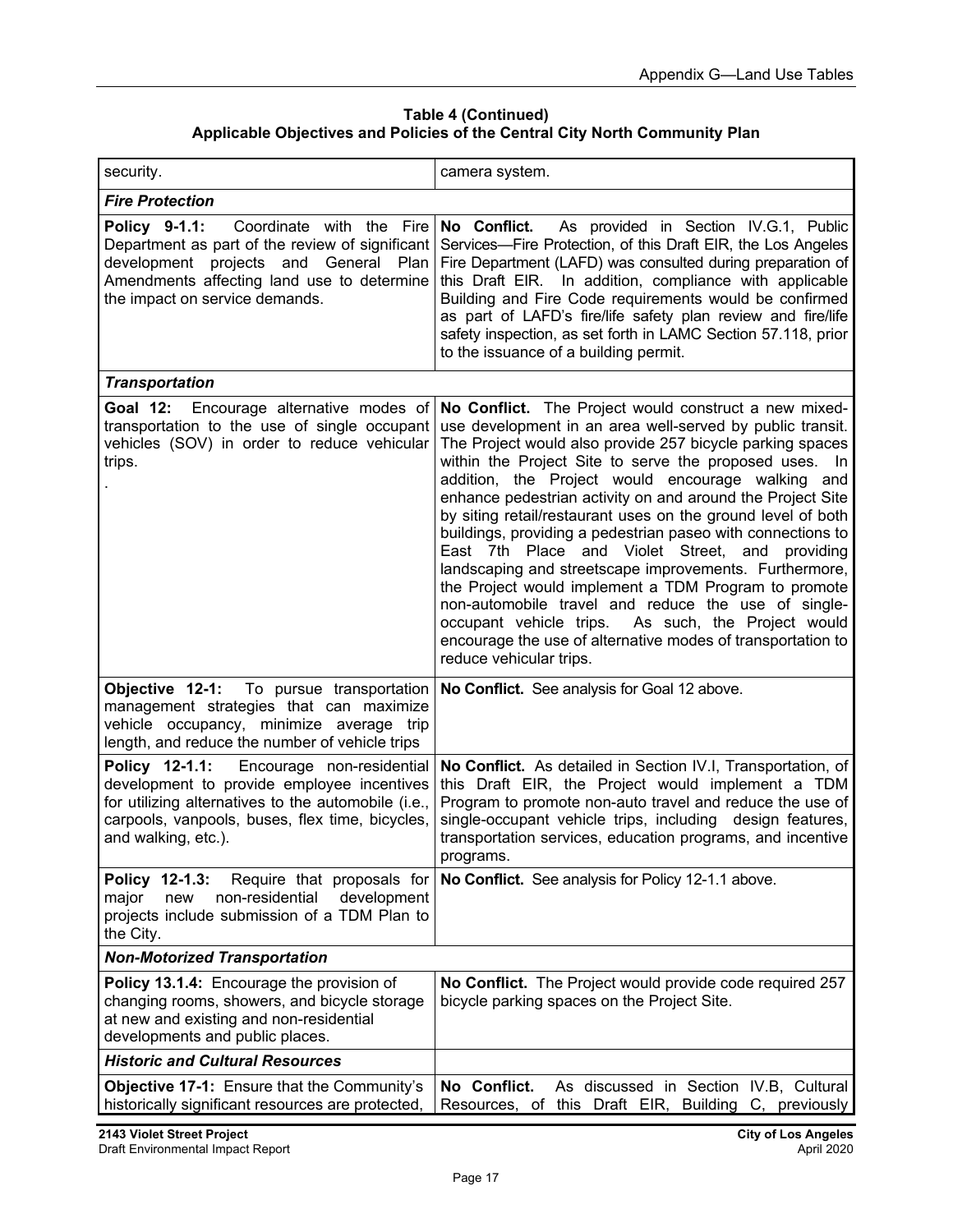#### **Table 4 (Continued) Applicable Objectives and Policies of the Central City North Community Plan**

| preserved, and/or enhanced.           | identified by SurveyLA as a historic resource is located on-<br>site. However, as evaluated therein, the Project would not<br>result in direct impacts to this historic resource. In<br>addition, the Project would not result in indirect impacts on<br>nearby historic resources. |
|---------------------------------------|-------------------------------------------------------------------------------------------------------------------------------------------------------------------------------------------------------------------------------------------------------------------------------------|
| Source: Eyestone Environmental, 2020. |                                                                                                                                                                                                                                                                                     |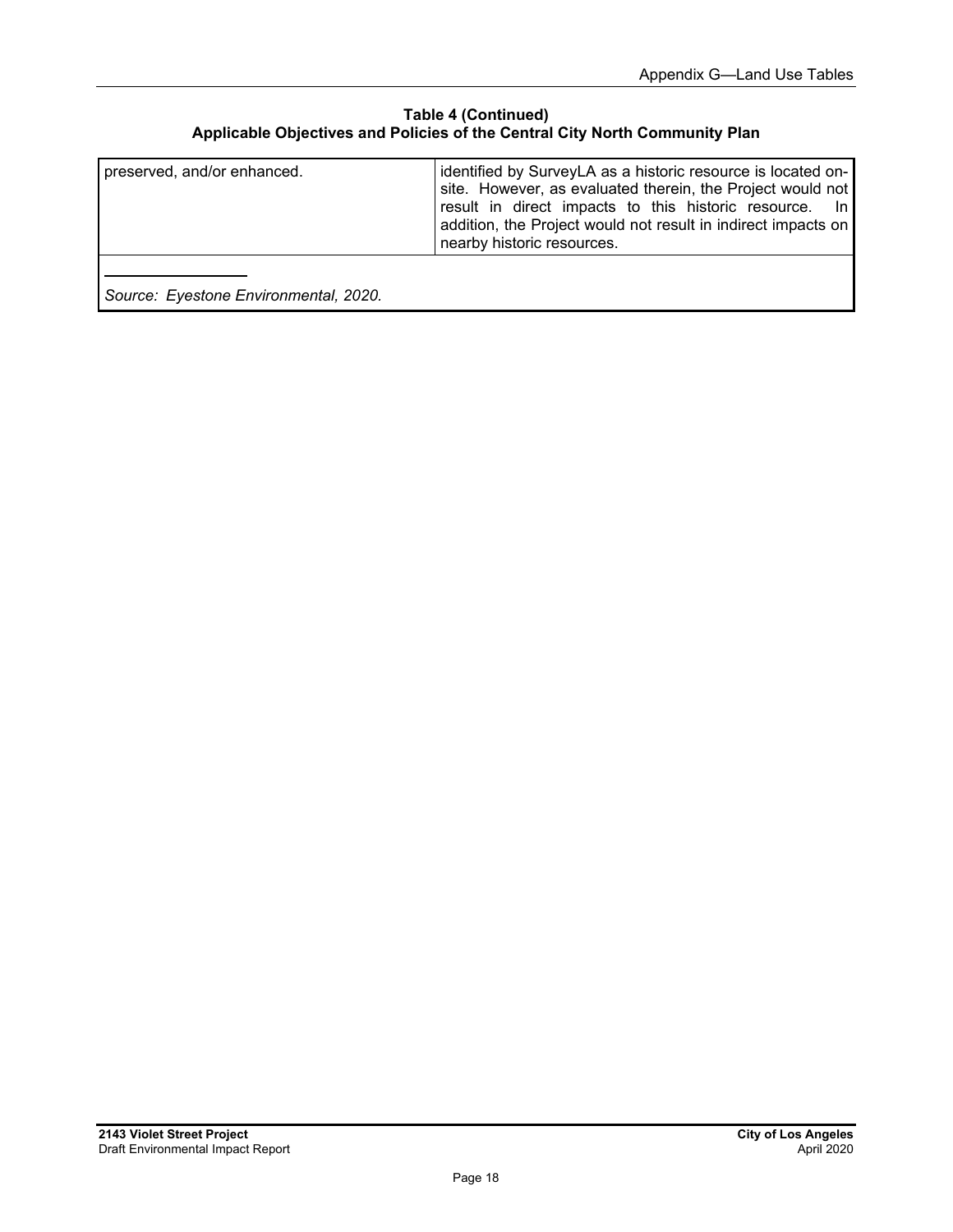| Table 5                                                       |  |  |
|---------------------------------------------------------------|--|--|
| Applicable Goals of the Central Industrial Redevelopment Plan |  |  |

| <b>Goals</b>                                                                                                                                                                                                                       | <b>Would the Project Conflict?</b>                                                                                                                                                                                                                                                                                                                                                                                                                                                                                                                                                                                                                                                                                                                                                                                                                                                                                                                                                                                                                                                                                                           |
|------------------------------------------------------------------------------------------------------------------------------------------------------------------------------------------------------------------------------------|----------------------------------------------------------------------------------------------------------------------------------------------------------------------------------------------------------------------------------------------------------------------------------------------------------------------------------------------------------------------------------------------------------------------------------------------------------------------------------------------------------------------------------------------------------------------------------------------------------------------------------------------------------------------------------------------------------------------------------------------------------------------------------------------------------------------------------------------------------------------------------------------------------------------------------------------------------------------------------------------------------------------------------------------------------------------------------------------------------------------------------------------|
| 12. Accessible businesses, residences, and other<br>land uses via public and semi-public transportation<br>that is affordable to employees, residences, and<br>visitors to promote jobs, businesses, and housing<br>opportunities. | No Conflict. The Project would develop residential,<br>office, and retail/restaurant uses within a designated<br>HQTA and TPA. Multiple local and regional bus lines<br>providing connections to Downtown subway stations,<br>including Pershing Square and 7th Street/Metro Center,<br>operate in the vicinity of the Project Site. The closest<br>bus stop to the Project Site is the stop for Metro Local<br>Line 60 at the corner of South Santa Fe Avenue and<br>Violet Street. Other nearby bus lines include Metro<br>Local Line 18, , and Metro Local Line 62,. Additionally,<br>the Greyhound Bus Terminal is located approximately<br>0.3 mile west of the Project Site on 7th Street, which<br>provides inter-city bus service to various locations<br>outside of the Los Angeles.                                                                                                                                                                                                                                                                                                                                                |
| 14. Sustainable development that utilizes precepts<br>of energy efficiency, renewable energy, water<br>resource conservation and reuse, and waste/urban<br>runoff management, among other techniques of<br>sustainability.         | No Conflict. As discussed in Section IV.C, Energy, of<br>this Draft EIR, the Project would implement project<br>design features that would improve energy efficiency<br>and reduce energy consumption in the proposed<br>buildings. The Project would incorporate sustainability<br>features listed in Project Design Feature GHG-PDF-1 in<br>Section IV.E, Greenhouse Gas Emissions, of this Draft<br>EIR, to reduce energy consumption on the Project Site.<br>In addition, as discussed in Section II, Project<br>Description, of this Draft EIR, the Project would<br>incorporate<br>environmentally<br>sustainable<br>design<br>features, including, but not be limited to, WaterSense-<br>labeled plumbing fixtures and weather-based controller<br>and drip irrigation systems to promote a reduction of<br>indoor and outdoor water use; Energy Star-labeled<br>appliances; and water-efficient landscape design.                                                                                                                                                                                                                    |
| 16. Open space, parks, and cultural, recreational,<br>and educational facilities for the enjoyment of<br>employees, residents, and visitors.                                                                                       | No Conflict. The Project would include a variety of<br>open space and recreational amenities for residents<br>and visitors. On the ground floor, the Project would<br>provide a publicly accessible pedestrian paseo system<br>with art exhibition spaces, landscaped planters, and<br>various gathering and seating areas. Other open<br>space and recreational amenities would include<br>residential indoor common amenity spaces on Level 9<br>of the residential tower and on Level 8 of the office<br>building, and outdoor amenities for both residents and<br>office tenants on Levels 4 and 8 of the office building.<br>The outdoor amenities on Level 4 of the office building<br>would be comprised of seating areas, an outdoor<br>kitchen, and a fire pit, and Level 8 of the office building<br>would include a swimming pool, lounge areas with fire<br>pits and BBQs, and a variety of other landscaped and<br>programmed open spaces. In addition, private<br>residential balconies would be dispersed throughout<br>the residential tower. Overall, the Project would<br>provide approximately 71,719 square feet of open |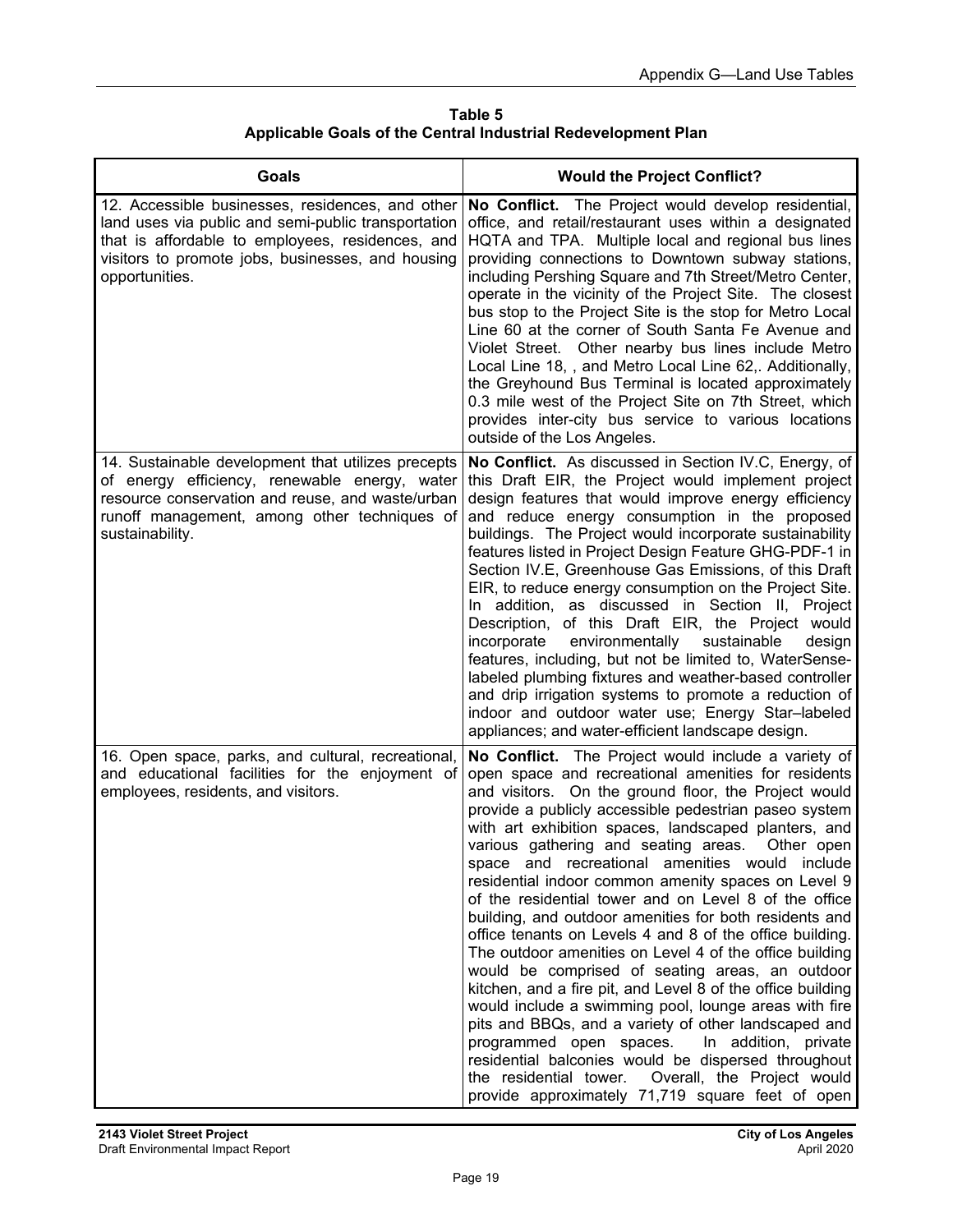#### **Table 5 (Continued) Applicable Goals of the Central Industrial Redevelopment Plan**

| Goals                                 | <b>Would the Project Conflict?</b>                                                     |
|---------------------------------------|----------------------------------------------------------------------------------------|
|                                       | space, which exceeds the open space requirements set<br>forth by LAMC Section 12.21 G. |
| Source: Eyestone Environmental, 2020. |                                                                                        |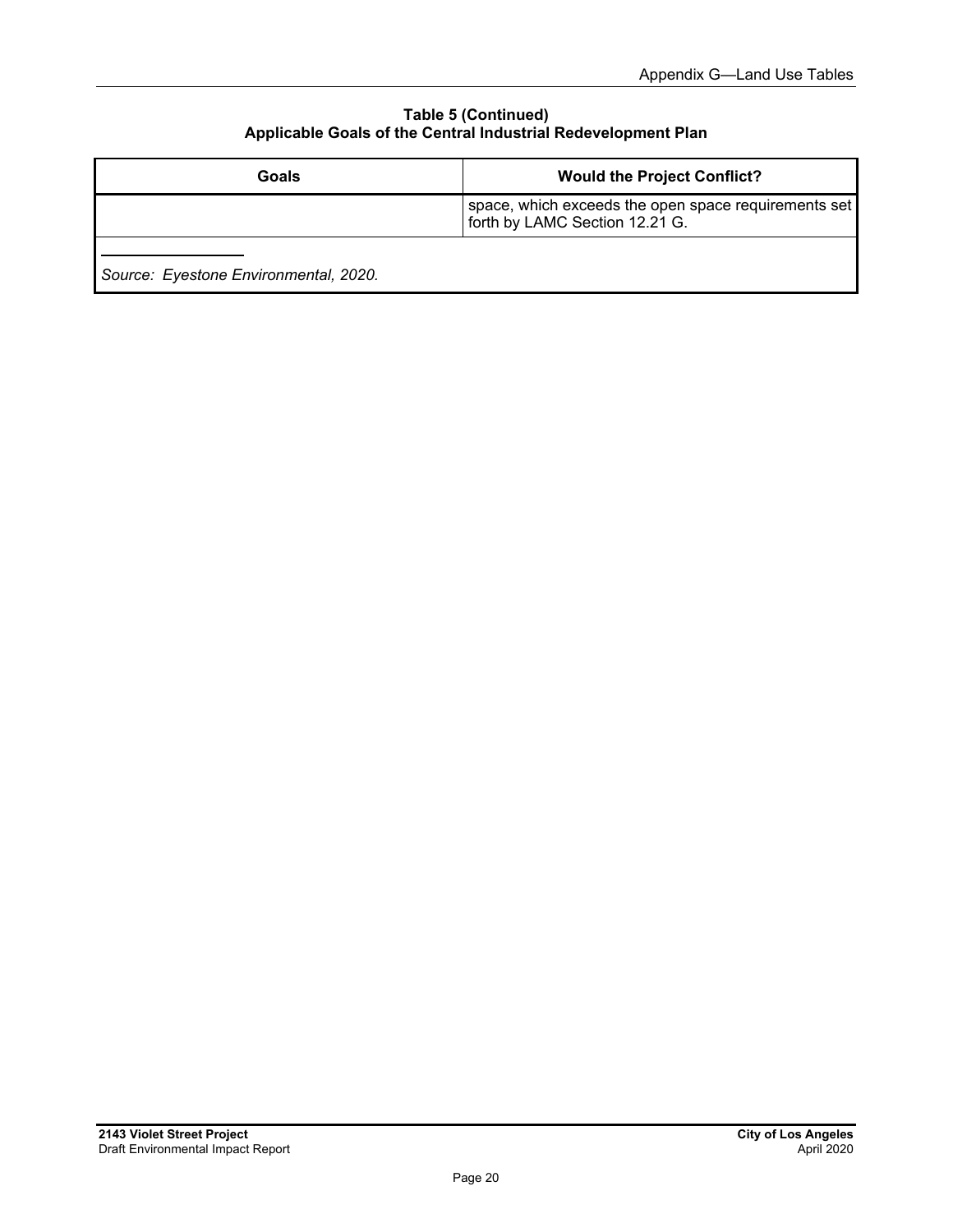| Table 6                                                     |
|-------------------------------------------------------------|
| Applicable Goals and Principles of SCAG's 2016–2040 RTP/SCS |

| <b>Goals and Principles</b>                                                                                                                                                       | <b>Would the Project Conflict?</b>                                                                                                                                                                                                                                                                                                                                                                                                                                                                                                                                                                                                                                                                                                                                                                                                                                                                                                                                                                                                                  |
|-----------------------------------------------------------------------------------------------------------------------------------------------------------------------------------|-----------------------------------------------------------------------------------------------------------------------------------------------------------------------------------------------------------------------------------------------------------------------------------------------------------------------------------------------------------------------------------------------------------------------------------------------------------------------------------------------------------------------------------------------------------------------------------------------------------------------------------------------------------------------------------------------------------------------------------------------------------------------------------------------------------------------------------------------------------------------------------------------------------------------------------------------------------------------------------------------------------------------------------------------------|
| Goal 2: Maximize mobility and accessibility for<br>all people and goods in the region.<br>Goal 5:<br>Maximize the productivity of our<br>transportation system.                   | No Conflict. Although this goal applies at a regional<br>level, the Project would be developed in an existing<br>urbanized area in close proximity to transit. The Project<br>Site is currently served by multiple local and regional<br>Metro bus lines, and the Greyhound Bus Terminal is<br>located approximately 0.3 mile west of the Project Site on<br>7th Street. In addition, the Project would provide 257<br>long-term and short-term bicycle parking spaces for<br>residents, employees, and visitors. The availability and<br>accessibility of public transit in the Project area is<br>documented by the Project Site's location within a<br>designated SCAG HQTA. In summary, the Project would<br>maximize mobility, accessibility, and overall productivity of<br>our transportation system by providing opportunities for<br>the use of alternative modes of transportation, including<br>convenient access to public transit and opportunities for<br>walking and biking, which would reduce VMT.                                 |
| <b>Goal 6:</b> Protect the environment and health of<br>our residents by improving air quality and<br>encouraging<br>active<br>transportation<br>(e.g.<br>bicycling and walking). | No Conflict. Refer to the discussion under "Maximize"<br>mobility and accessibility for all people and goods in the<br>region," above.<br>As<br>discussed in Section<br>IV.I.<br>Transportation, of this Draft EIR, the Project would<br>implement a TDM Program to reduce peak hour vehicular<br>traffic to and from the Project Site. The TDM Program<br>would promote non-automobile travel and reduce the use<br>of single-occupant vehicle trips with a comprehensive<br>program of design features, transportation services,<br>education programs, and incentive programs. The Project<br>would also provide 257 bicycle parking spaces within the<br>Project Site to encourage biking. In addition, the Project<br>would encourage walking and enhance pedestrian activity<br>on and around the Project Site by siting retail/restaurant<br>uses on the ground level of both buildings, providing a<br>pedestrian paseo with connections to East 7th Place and<br>Violet Street, and providing landscaping and streetscape<br>improvements. |
| - 7:<br>Goal<br>Actively encourage and<br>incentives for energy efficiency, where possible.                                                                                       | create   No Conflict.<br>Although this is a countywide goal, the<br>Project would conform to the intent of the goal by including<br>efficiency measures described below. As discussed in<br>Section II, Project Description, of this Draft EIR, the<br>Project has been designed and would be constructed to<br>incorporate environmentally sustainable building features<br>and construction protocols required by the Los Angeles<br>Green Building Code and CALGreen. These standards<br>would reduce energy and water usage and waste and,<br>thereby, reduce associated greenhouse gas emissions<br>and help minimize the impact on natural resources and<br>The sustainability features to<br>infrastructure.<br>be<br>incorporated into the Project would include, but would not<br>be limited to WaterSense-labeled plumbing fixtures and<br>weather-based controller and drip irrigation systems to                                                                                                                                        |